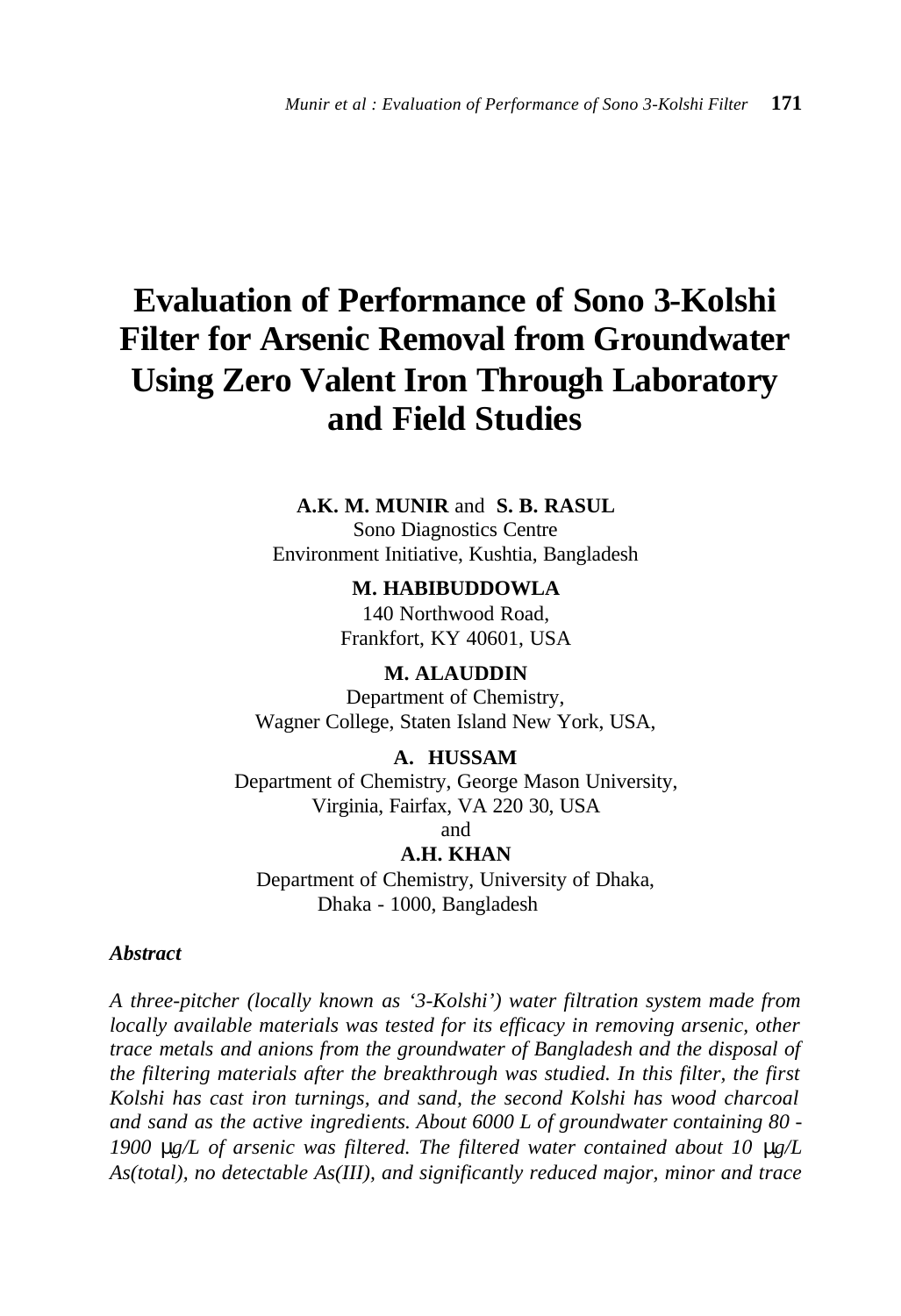*metals. The filtration process was monitored for a year by measuring As (total), As(III), 23 other metals, 9 anions, pH, conductivity, temperature and flow rate. The complete conversion of Fe<sup>0</sup> to nonmagnetic hydrous ferric oxide (HFO) as the most active component for arsenic removal is indicative of an oxidizing environment sustained by continuous diffusion of air through the porous Kolshi. All parameters indicate that the water quality meets and exceeds USEPA, WHO, and Bangladesh standards. The effect of flow rate on arsenic removal has been studied separately for three tube wells with arsenic concentration of 166-212,*   $211-238$  and  $1435-1642$  **m** $\cancel{p}$  (ppb) over a period of 48 months. The results *demonstrate that the optimum flow rate is about 7 L/hr for achieving an arsenic concentration down to the level of 7-13 ppb from the initial level of about 200 ppb. The optimum flow rate is 8.4 L/hr for achieving an arsenic concentration of about 20 ppb from the initial level of 1600 ppb. Any possibility of pathogenic contamination during the use of the system as a household utility can be removed*  with a 4-litre hot water cycle, once in a week. This contamination is not inherent *to the system. Leaching experiment on solid wastes from 3-Kolshi filter, with rain water at pH 4 and 7, showed no release of arsenic above 16 µg/L of the leachate, which is the detection limit of ICP-AES method for arsenic. The release of other trace metals was also not very significant.*

*At its present capacity, five people can use the system for about five months at a consumption rate of 50 L/day. Regeneration of the system to its original efficiency can be achieved by changing the sand in the Kolshi. These low-cost units (ca. US \$ 5.0- 6.0) are being used by people in the arsenic affected areas of Bangladesh in large numbers. Further studies on the improvement of the design and the initial treatment of the filtering materials are in progress*.

## **INTRODUCTION**

Recent measurements show that in many parts of the Ganges and Bhrahmmaputra basin more than 60% of the shallow and deep tubewell water contains arsenic above the WHO guideline value of 10 μg/L and more than 30% of the tubewells contains arsenic above the Bangladesh standard of 50 μg/L (Chatterjee, *et. al.,* 1995; Das *et. al.,* 1995). It is estimated that of the 125 million people of Bangladesh, between 35-77 million are drinking groundwater containing more than 50 μg/L of arsenic. The contaminated water is widely handpumped from a depth of 30 - 200 feet using shallow tubewells. According to WHO estimate, there are about 2.5 million tubewells, although the unofficial estimate is about 10 million (Smith *et. al*. 2000). The prolonged drinking of this water has caused serious health hazard in the form of hyperkeratosis on the palms and feet (Choudhury *et. al.,* 1998). Long term exposure to low concentrations of arsenic has been reported to cause cancer of bladder, skin and other internal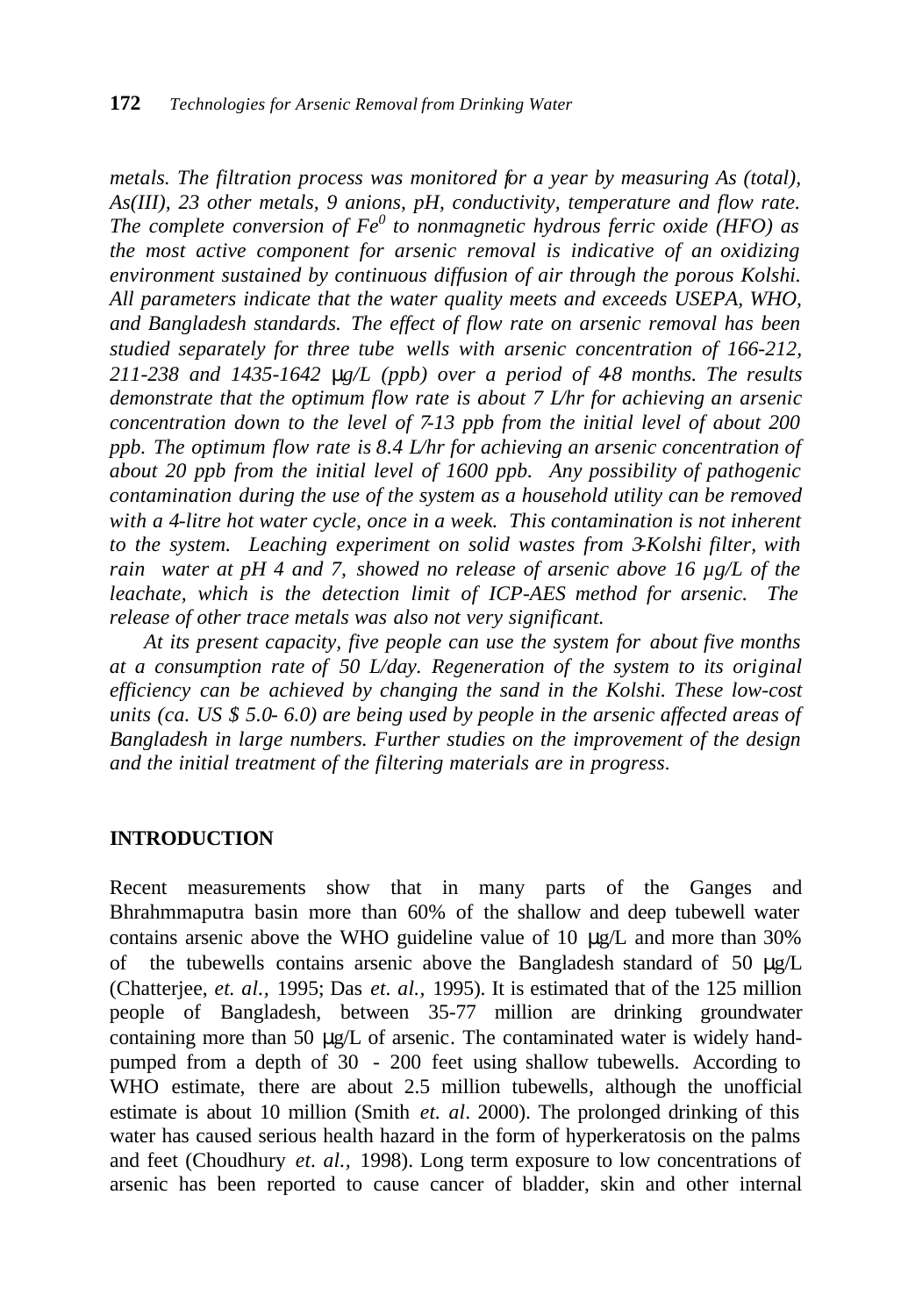organs (International Agency for Research on Cancer, 1980). The health hazard caused by drinking arsenic affected water can be arrested by drinking arsenicfree water because the biological half-life of arsenic appears to be between ten hours and four days (National Research Council, 2000; Goyer *et. al.,* 1996; Tam *et. al.,* 1979). There are no known cures for arsenicosis. Since 97% of population depend on groundwater, provision of safe drinking and cooking water warrants immediate development of water purification systems appropriate for rural Bangladesh.

This work is motivated by the urgency of the current crisis and the need for a simple and low-cost technique for the removal of arsenic from the groundwater of Bangladesh. Considering the vulnerability of vast population to adverse health effects of arsenic, developing an appropriate, affordable household filtration system is a major step in combating the current calamity. Recently, we have reported such a method and the physicochemical basis for the purification of arsenic contaminated groundwater (Khan *et. al.,* 2000). The arsenic filtration system assembled by using locally available materials has been widely accepted and promoted by various non-governmental organizations in the arsenic affected areas of Bangladesh in large numbers (est. 20,000 units are in use). This paper presents the results of a one-year critical evaluation of the 3- Kolshi filtration system based on measurements of As(III), As(total), 23 major, minor and trace metals, 9 anions, pH, conductivity and flow rate.

## **METHODOLOGY**

## **Filtration System Setup**

The filtration system described here and in our earlier report (Khan *et. al.,* 2000) is based on fired unglazed clay pitchers (hereafter called by its local Bengali name 'Kolshi') used by more than 80% of the population as a reservoir for drinking and cooking water. Figure 1 shows the photograph of the filtration system used in this study. In a three Kolshi (3-Kolshi) filtration system, the Kolshis (top, middle, and bottom) are placed on top of each other in a steel or bamboo frame for ease of maintenance. Each Kolshi has a volume of about 18 liters. The top and middle Kolshi has small holes (∼ 0.5 cm diameter) which are covered with pieces of synthetic (polyester) material from inside. The holes are made for free flow junction nozzles connected from outside. These nozzles can be easily altered to adjust flow rate.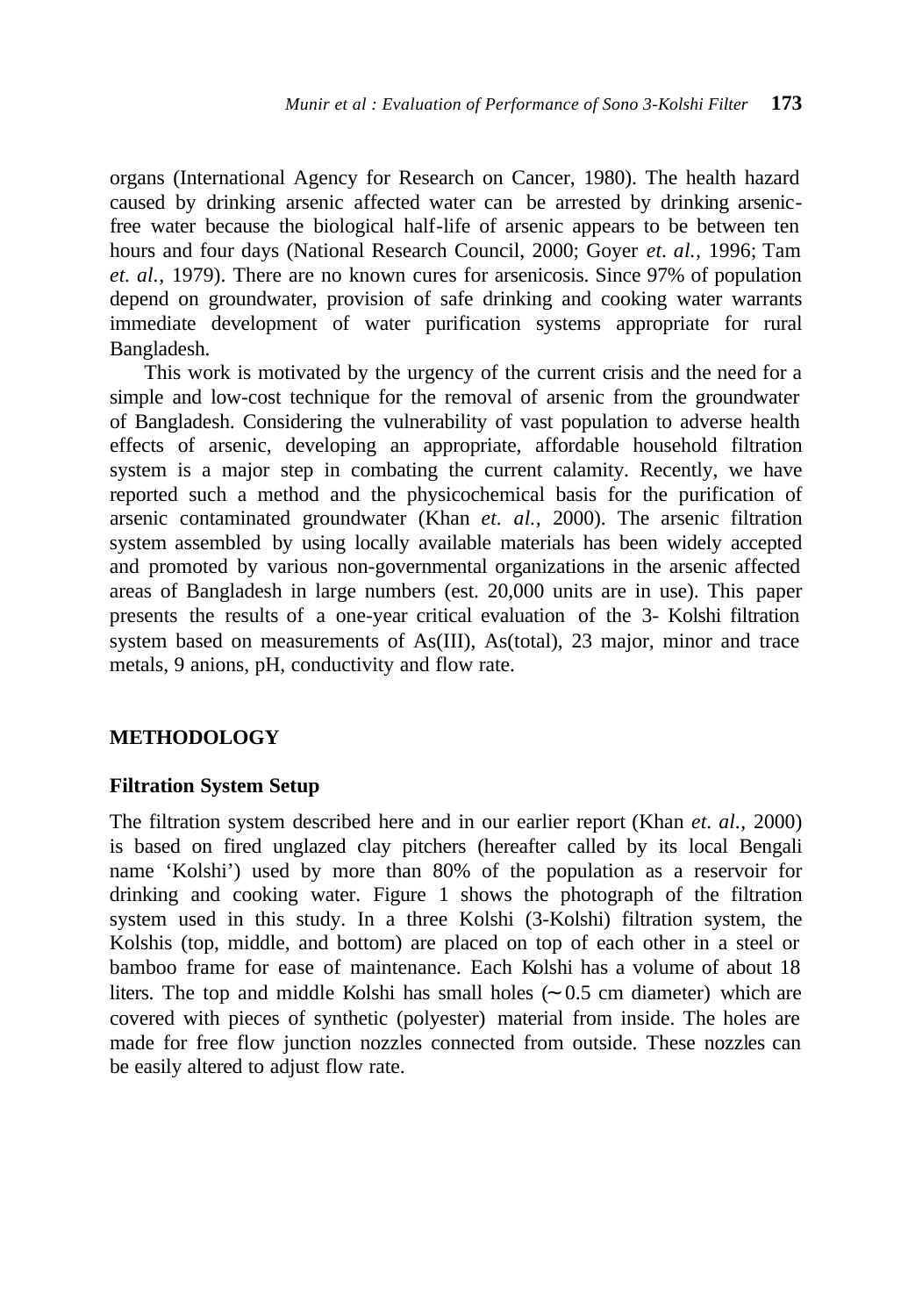

# **Figure 1: Picture of a 3-Kolshi-filtration setup. This particular setup was used to filter 6000 L of arsenic contaminated groundwater. The computerized electrochemical analyzer for the measurement of arsenic is shown in the background,**

About half kilograms of small brickette pieces (grade A red bricks, 2-3 cm pieces) were spread on the clothes. The middle Kolshi was then filled with 2 kg sand (from local Garai river), 1 kg wood charcoal (ca. 1 cm pieces from cooking wood) and 2 kg brickette pieces. The top Kolshi has 3-kg of cast iron turnings (from local machine shop or iron works) placed uniformly on the brickette and 2 kg of sand on top of the iron turnings. All the filtering materials are pre-cleaned to remove any unwanted dirt before the filter unit is assembled. Tubewell water is poured slowly on the top Kolshi and collected at the bottom Kolshi. The filtration system is used for pure drinking water after discarding initial 3-4 batches (ca. 10-L each) of water. Experience shows that covering the middle and bottom Kolshis with small pieces of synthetic clothes placed on perforated earthen covers (available from the same Kolshi makers), can prevent accidental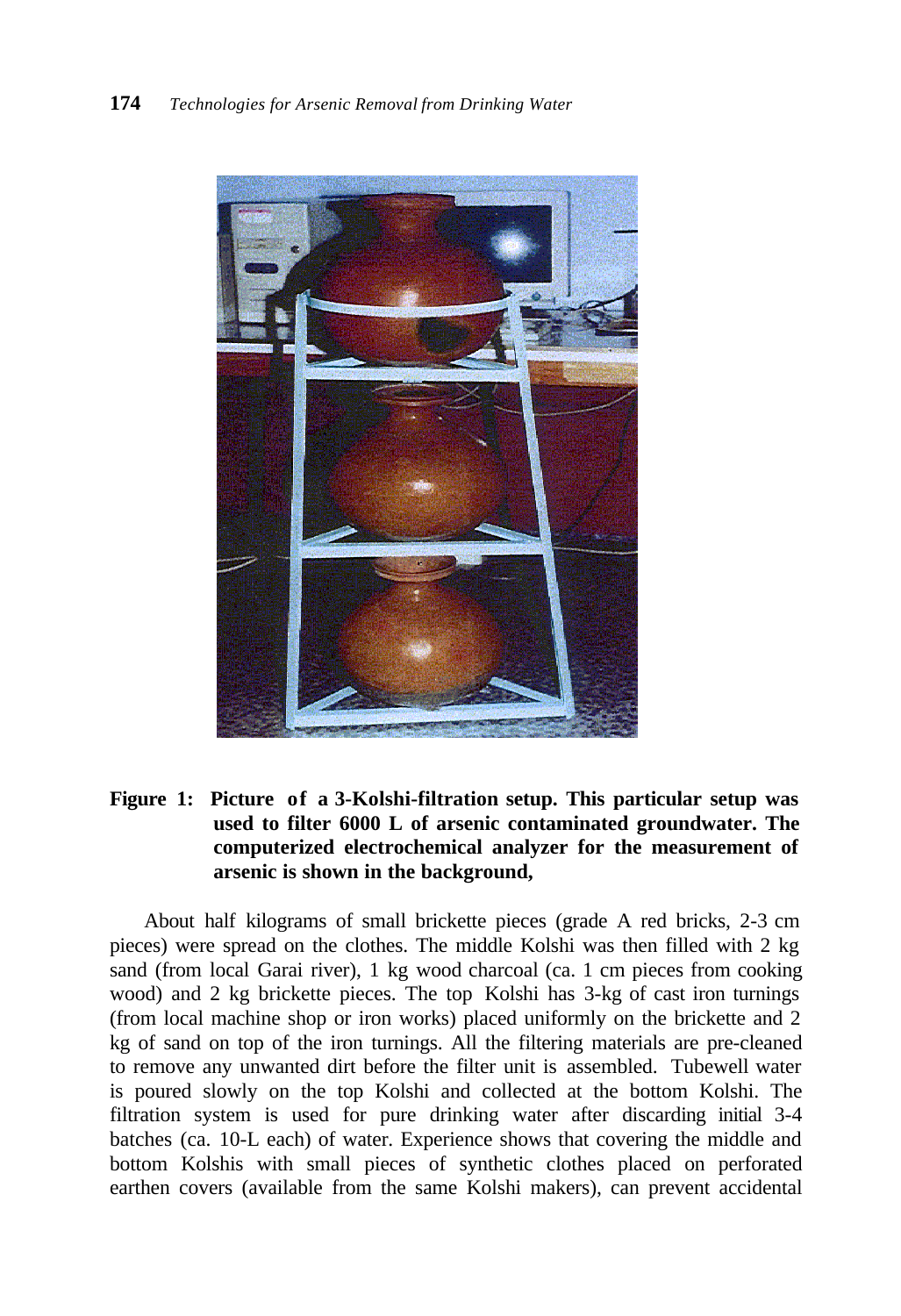leakage and dust. Users are advised to follow general precautions such as the placement of the filtration unit in a secured place, always keeping the top opening of the Kolshis covered with clean clothes and practice hygiene rules in handling drinking and cooking water. The filtered water was collected for analysis by decanting into pre-washed HDP (high-density polyethylene) sample collection bottles and analyzed immediately for As(III) and As(total) by the computerized electrochemical analyzer.

## **Analytical methods and procedure**

Details of analytical methods and procedure for the measurement of As(III), As(V), Fe(soluble), pH, Eh, and conductivity were described earlier (Khan *et. al.,*  2000). It should be noted that water samples were collected before and after filtration in acid pre-washed HDP bottles and promptly analyzed for As(III), As(total), and Fe (total) without further filtration. This ensures almost real time analytical data for actual drinking water. Samples for ICPAES (Inductively Coupled Plasma Atomic Emission Spectroscopy) analysis of 24 metals were preserved in 250-mL HDP bottles acidified with 1.0 mL concentrated HCl (AnalaR) without a headspace. Samples for anion analysis were preserved without acid.

Selective measurements of As(III) were performed by a computer controlled electrochemical analyzer (Model HQ-2040, Advanced Analytics, Virginia, USA) following a modified EPA method [Method 7063: Arsenic in Aqueous Samples and Extracts by Anodic Stripping Voltammetry (ASV) (Pyles, *et. al.,* 1999)]. As(total) was measured by the same technique after chemical reduction of As(V) to As(III). Detail procedure, analytical merits and method validation are described elsewhere (Khan *et. al.,* 2000; Rasul *et. al.,* 1999; Davis *et. al.,* 1978; Sun *et. al.,* 1997). A continuous flow hydride generation atomic absorption spectrometer (Buck Scientific, Model 210 VGP at Intronics Technology Center, Dhaka, Bangladesh), a Perkin-Elmer model 5100 Zeeman-effect atomic absorption spectrometer with a graphite furnace (AASGF-Z), and model A-60 autosampler (at GMU, USA) were used for regular measurement checkup and cross validation of field measurements. A 24-trace metal profile of water samples before and after filtration was measured by a direct reading Echelle ICPAES with radial and axial view (Leeman Labs, NH, USA). The anion analysis of preserved water samples was performed by a Lachat QuickChem Model 6000 Ion Chromatograph (Zellweger Analytics, WI, USA). Total alkalinity, and the concentrations of H<sub>2</sub>CO<sub>3</sub> (aq), CO<sub>3</sub><sup>2</sup> and HCO<sub>3</sub><sup>-</sup> were determined from acid base micro-titration of groundwater.

To study the effect of flow rate on arsenic removal efficiency, two tubewells from the same area were selected, one having the initial concentration of total arsenic of about 200 ppb and the other, about 1400 ppb. Other parameters such as pH and conductivity were almost the same for the two samples.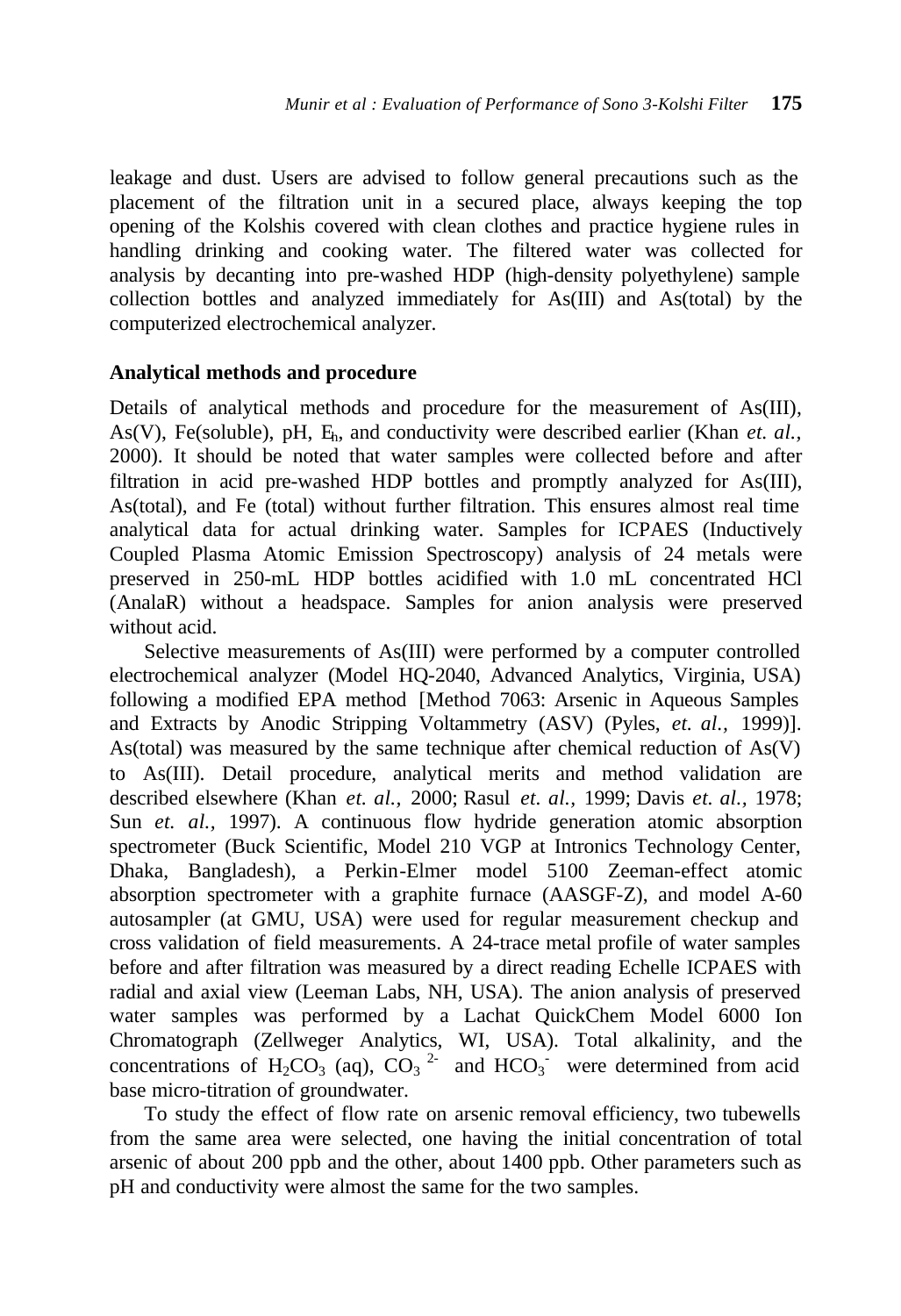The analytical quality control of the method is maintained through quality control chart of analysis with the same method over a period, apart from independent method approach of analytical validation.

# **RESULTS AND DISCUSSION**

## **Nature of groundwater**

In Bangladesh, the groundwater chemistry is not very well known. The development of any filtration system requires a relatively clear understanding of the composition of the water being filtered. The present work was carried out in Kushtia Sadar with a population of about  $400,000$  thousand in 316 km<sup>2</sup> (Stat, 1994). It is now known that over 40% of the tubewells in Kushtia are contaminated with arsenic (total) above 50  $\mu$ g/L, of which 43-98% is present in the as more toxic As(III) (Rasul *et. al.,* 1999). Table 1 shows the composition of six replicates of anoxic groundwater obtained from two tubewells used for the present filtration studies. The elemental compositions are shown as the concentration range and the anion compositions are the average of three replicates. Except for the total arsenic concentrations  $(80 -1900 \mu g/L)$ , the water from these wells are representative of the drinking water from this area. Typically, the groundwater has high soluble iron that, upon leaving for 2-6 hours in an oxic environment, forms a brownish colloidal hydrous ferric oxide making the water turbid. Spectrophotometric measurement of turbidity at 450-nm shows 30% decrease in transmittance from a clear solution in 4 hours (Rasul *et. al.,*  2000). The water is also high in calcium and magnesium and thus can be regarded as hard water. The choice of these two tubewells for the present study was prompted by the high concentrations of arsenic and other minerals that clog many commercial filters and constitute a stringent test for the long-term effectiveness of the 3-Kolshi filtration system. Table 1 also lists the composition of the 3-Kolshi filtered tubewell water as discussed later.

The concentrations of anions,  $NO_2^-$ ,  $NO_3^-$ ,  $SO_4^2^-$ , Cl, F, Br, and  $PO_4^3$ , listed in Table 1, were obtained by ion chromatography of water preserved without acid. The concentration of these anions may be underestimated due to the precipitation of groundwater, which has affected the multivalent anions ( $SO_4^2$ ) and  $\overline{PO_4}^{3-}$  ) more than the monovalent anions (CI, F, NO<sub>2</sub>, and NO<sub>2</sub>). The concentrations of  $CO_3^2$ , H<sub>2</sub>CO<sub>3</sub>(aq), and HCO<sub>3</sub> were based on acid-base titration of fresh groundwater (Snoeyink *et. al.,* 1980). To understand the chemical speciation of groundwater, a computational geochemical model, MINEQL+ (Schecher *et. al.,* 1998) was used with the inputs as shown in Table 1.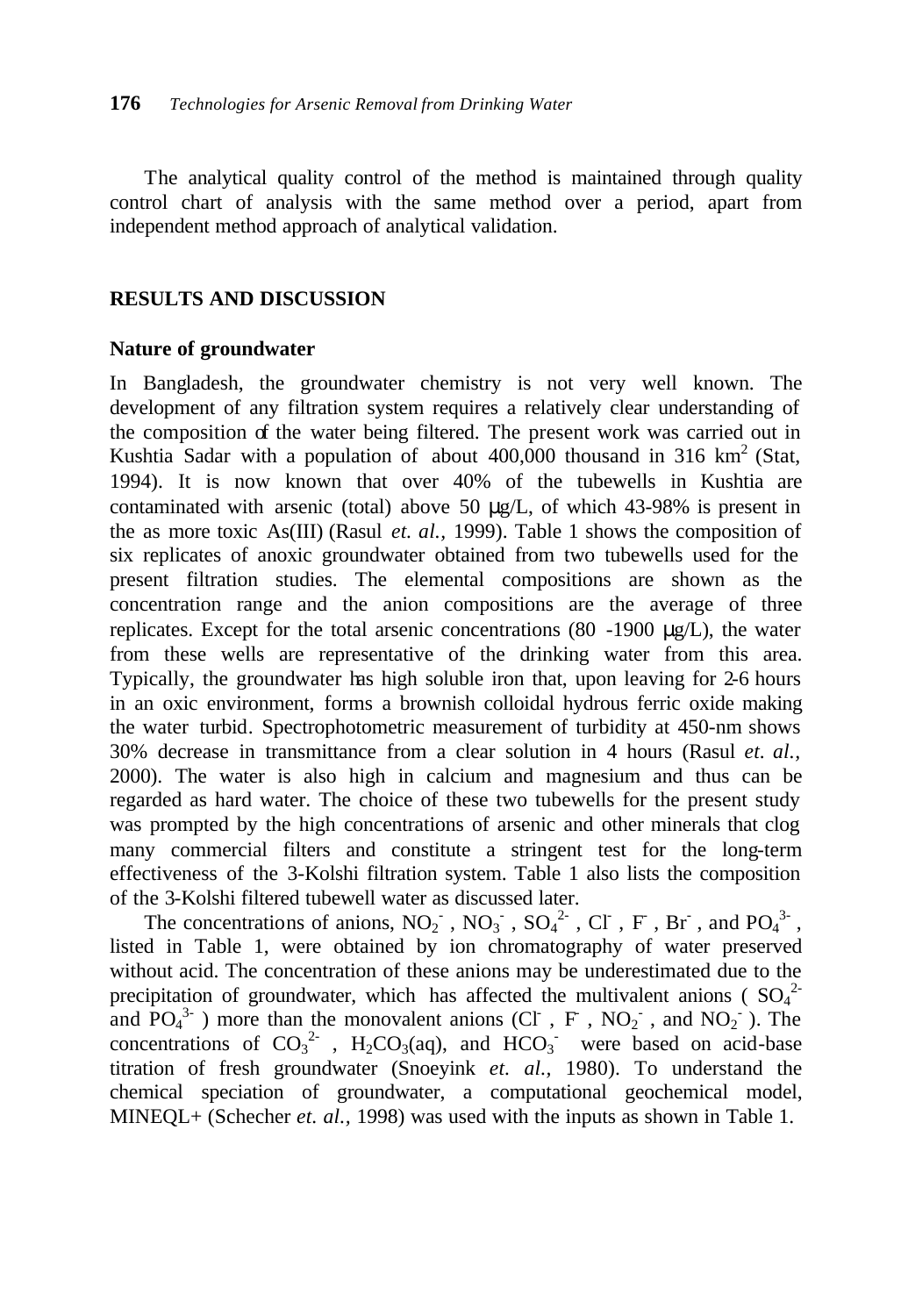# **Table 1: Composition of typical groundwater from two tubewells and the 3- Kolshi filtered tubewell water.**

| <b>Species and Parameters</b> | Groundwater<br>mg/L       | 3-Kolshi water<br>mg/L |  |
|-------------------------------|---------------------------|------------------------|--|
| Aluminum, Al                  | $<0.015 - 0.052$          | $< 0.015 - 0.033$      |  |
| Antimony, Sb                  | $\sqrt{0.013 - 0.017}$    | < 0.013                |  |
| Arsenic. As (total)           | $0.08 - 1.900$            | 0.012<br>0.010         |  |
| As(III)                       | $0.073 - 1.170$           | $\sqrt{0.002}$         |  |
| Barium, Ba                    | 0.161-0.170               | $0.05 - 0.063$         |  |
| Beryllium, Be                 | < 0.001                   | < 0.001                |  |
| Cadmium, Cd                   | < 0.001                   | < 0.001                |  |
| Calcium. Ca                   | 111-117                   | $56 - 65$              |  |
| Chromium, Cr                  | < 0.002                   | < 0.002                |  |
| Cobalt, Co                    | < 0.002                   | < 0.002                |  |
| Copper, Cu                    | $0.004 - 0.009$           | 0.005                  |  |
| Iron, Fe                      | $6.77 - 7.19$             | $0.010 - 0.49$         |  |
| Lead, Pb                      | $< 0.004 - 0.005$         | $\sqrt{0.004 - 0.006}$ |  |
| Magnesium, Mg                 | 21.4-23.1                 | $19 - 27$              |  |
| Manganese, Mn                 | $0.69 - 0.74$             | < 0.002                |  |
| Molybdenum, Mo                | $0.001 - 0.003$           | $0.001 - 0.003$        |  |
| Nickel, Ni                    | < 0.002                   | <0.002                 |  |
| Potassium, K                  | 1.88-2.45                 | 1.88-2.45              |  |
| Selenium, Se                  | < 0.012                   | < 0.012                |  |
| Silver, Ag                    | $\sqrt{0.002}$            | $\sqrt{0.002}$         |  |
| Sodium, Na                    | 18.2-20.4                 | $20.1 - 92.4$          |  |
| Strontium, Sr                 | $0.\overline{280-0.297}$  | $0.18 - 0.37$          |  |
| Thallium, Tl                  | < 0.067                   | $\sqrt{0.067}$         |  |
| Tin, Sn                       | $<0.002 - 0.01$           | $<0.002 - 0.01$        |  |
| Vanadium, V                   | < 0.001                   | $0.004 - 0.009$        |  |
| Zinc, Zn                      | $0.012 - 0.021$           | 0.011                  |  |
| pH                            | $6.9 - 7.2$               | 7.7<br>0.2             |  |
| Conductivity<br>$S-cm$ )      | 570<br>46                 | 365<br>66              |  |
| Temperature, oC               | $27-29$                   | $27 - 30$              |  |
| $NO2(-)$                      | 0.469                     | $\langle$ ic           |  |
| $NO3(-)$                      | 0.980                     | 0.823                  |  |
| $SO4(2-)$                     | 0.424                     | 2.43                   |  |
| $Cl(-)$                       | 3.273                     | $5.9 - 110$            |  |
| $\overline{Br(-)}$            | $\dot{\vartriangleleft}c$ | 0.028                  |  |
| $\overline{F(-)}$             | 0.27                      | 0.47                   |  |
| $PO4(3-)$                     | 0.023                     | 0.068                  |  |
| $CO3(2-)$                     | 0.29                      | 1.47                   |  |
| H2CO3(aq)                     | 148                       | 18.3                   |  |
| $HCO3(-)$                     | 560                       | 432                    |  |

 $\overline{\text{cic}}$ : below the detection limit of ion chromatographic system.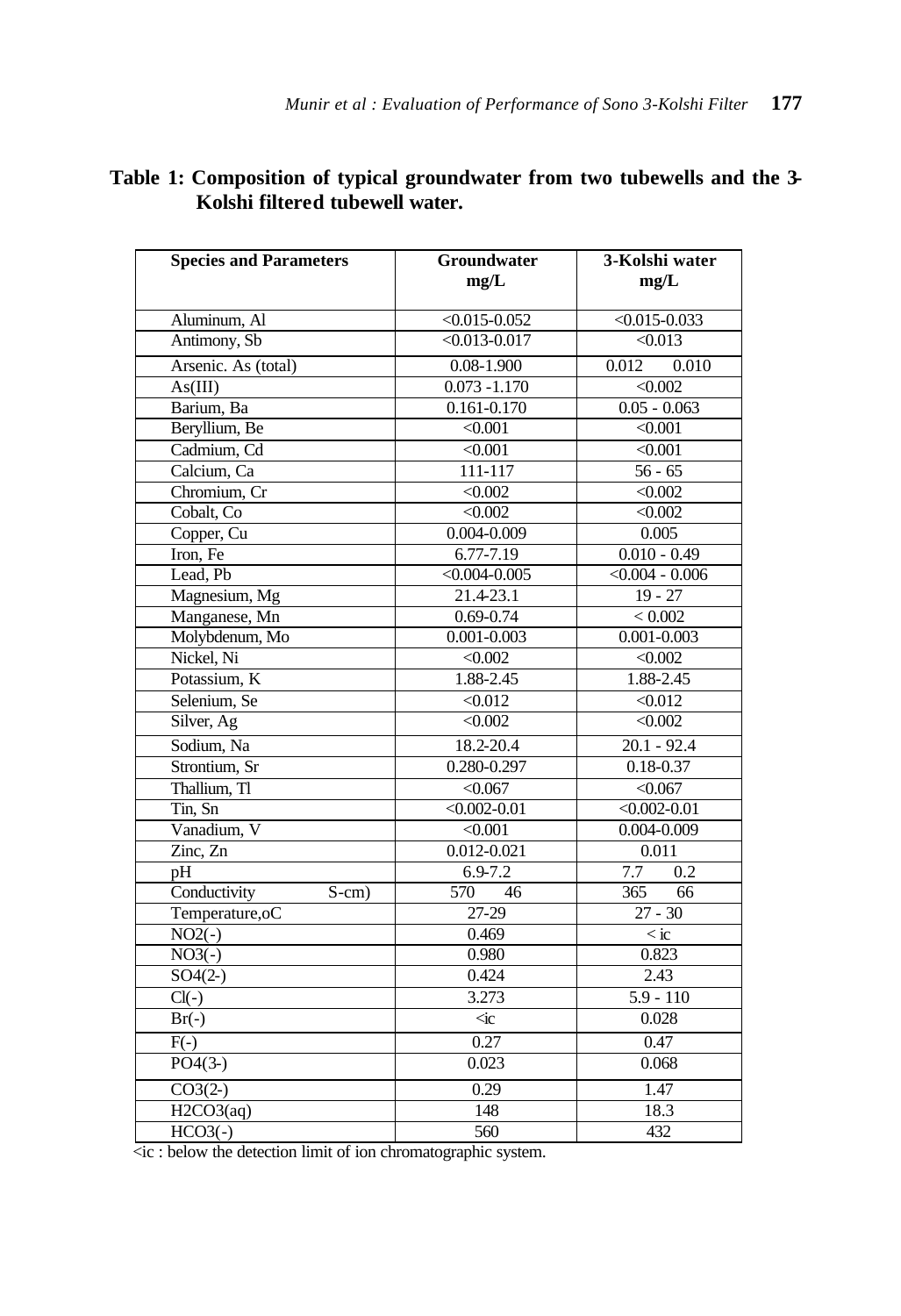The speciation model shows  $Ca^{2+}$ ,  $Fe^{2+}$ ,  $K^+$ ,  $Mg^{2+}$ ,  $Mn^{2+}$ ,  $Na^+$ ,  $Sr^{2+}$ ,  $Zn^{2+}$ , CI,  $CO_3^{2.}$ , F,  $SO_4^{2.}$ ,  $NO_3^{2.}$ , and  $NO_2^{2.}$  as the major components and  $H_3AsO_3(aq)$ ,  $HASO<sub>4</sub><sup>2</sup>$ , H<sub>2</sub>ASO<sub>4</sub>, CaHCO<sub>3</sub><sup>+</sup>, CaCO<sub>3</sub> (aq), MgCO<sub>3</sub> (aq), MgHCO<sub>3</sub><sup>+</sup>, MnHCO<sub>3</sub><sup>+</sup>, H<sub>2</sub>CO<sub>3</sub>(aq), and HCO<sub>3</sub><sup>-</sup>, as the major species (concentration >10-6 M) under anoxic condition. The model also predicts that the concentration of Fe(total), Mn(total), Al, Ca, Ba, and  $CO_3^2$  exceeds their solubility product limits for minerals - hematite -Fe<sub>2</sub>O<sub>3</sub>), bixbyite (Mn(OH)<sub>3</sub>), diaspore (Al(OH)<sub>3</sub>, 2H<sub>2</sub>O), Calcite (CaCO<sub>3</sub>), and Dolomite (CaMg(CO<sub>3</sub>)<sub>2</sub>), and thus precipitate out under oxic condition (Rasul *et. al.,* 2000). Similar oxic conditions prevail in the 3- Kolshi filtration system.

## **Effectiveness of Arsenic Filtration System**

Figure 2 shows the effectiveness of the 3-Kolshi filtration system for the removal of As(III) and As(total) from 6000 L of groundwater. The numbers indicate measurement at regular intervals except for the breaks at 10th and 22nd measurements. The first break was due to the change in the filter plug in the middle-Kolshi and the second break was caused by the breakage of the top-Kolshi, which was replaced with new sand. These changes, however, did not decrease the arsenic removal efficiency as shown in Figure 2. Measurements 1-5 were due to the filtration of original groundwater containing 80-100 μg/L As(total) and 75 μg/L As(III). The filtered water contained 17 μg/L As(total) and  $\leq$  2 μg/L As(III). At this point the same groundwater was spiked with arsenite (As(III):  $As_2O_3$  dissolved in dilute NaOH and neutralized) and arsenate (As(V) in  $Na<sub>2</sub>HAsO<sub>4</sub>$ ) to increase the concentrations of As(total) and As(III) at indicted levels. In order to facilitate and observe the 50 μg/L breakthrough, a 6-L groundwater spiked with 10,000 μg/L of arsenate was filtered. The resulting effluent contained arsenic at a level of 22 μg/L As(total) (not shown in Figure 2). Clearly, no breakthrough appeared. The total volume of water filtered from this tubewell was ca. 4850 L. Measurements 24-38 were made with groundwater from another tubewell (Harishankarpur, Kushtia Sadar) which was known to have a maximum of 1900 μg/L As(total) and 800 μg/L As(III). Clinically identified arsenical keratosis patients are reported in this location. Measurements 24-38 were carried out in quick successions so as to maintain the high concentration of arsenic species. Concentrations of both As(total) and As(III) were found to fluctuate in this location when water was collected at long irregular intervals as shown by the remaining data. The total volume of water filtered from this tubewell was ca. 1000 L. In all cases the filtered water contained,  $12 \pm 10 \mu g/L$  As(total), which is close to the WHO guideline value of 10 μg/L and no detectable As(III), irrespective of the input levels of As(total) and spiking. In continuation with our previous work, measurements of total soluble Fe, pH, conductivity and flow rate were made intermittently to judge the quality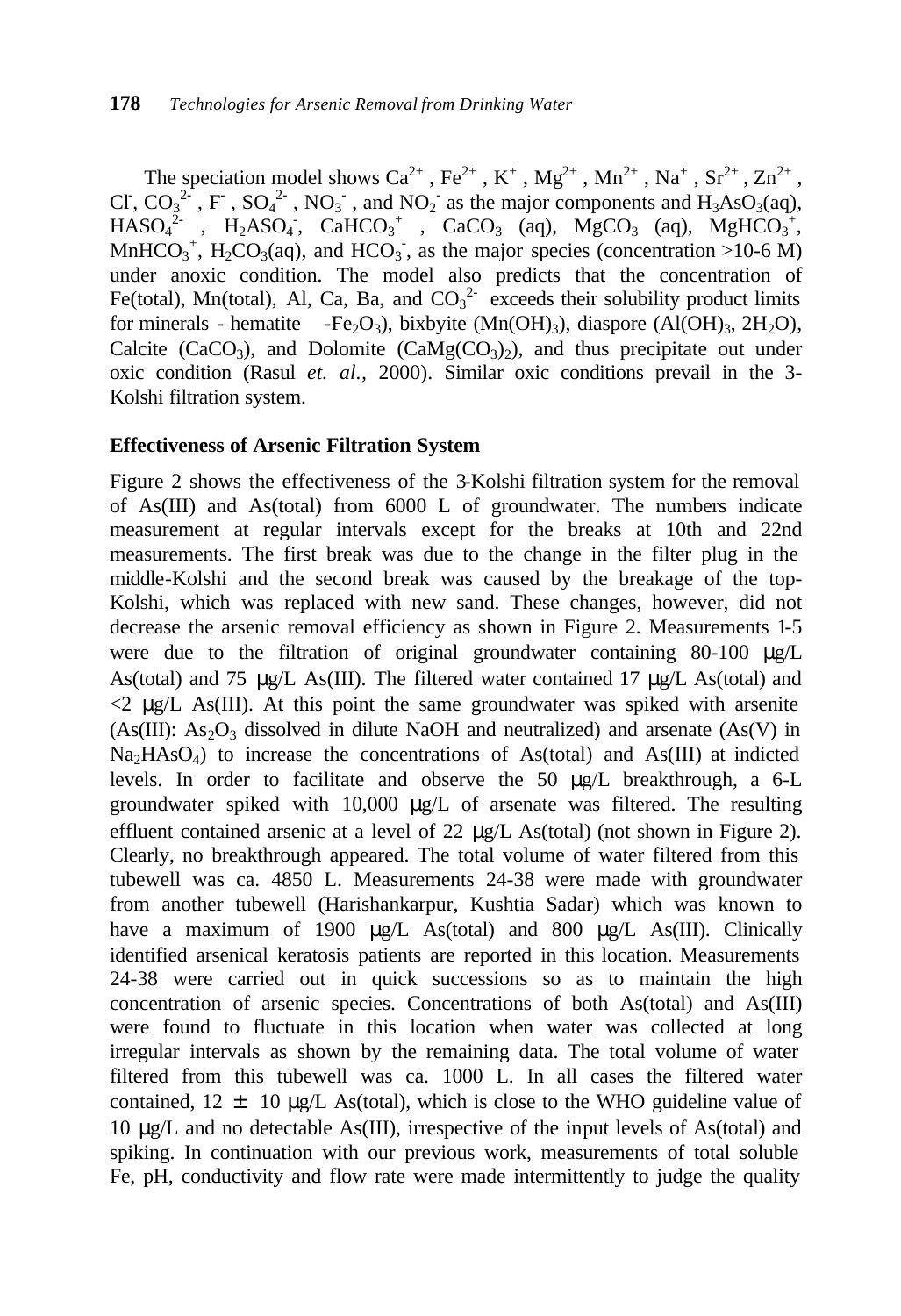of water. These results and the elemental composition are summarized in Table 1. We also note that the filtered water remained clear for months in clear plastic water bottles. Table 1 shows that the concentrations of Fe decreased significantly and sometimes below the detection limit of ICPAES. The concentration of Mn also decreased to less than  $2 \mu g/L$ . Therefore, these two metals are quantitatively removed by the filtration system as their hydroxide precipitates. While the concentration of Ca and Ba are decreased to half, the concentration of Mg did not change. The concentration of Na also did not change (except one high reading) while the concentration of K has increased slightly. This could be an indication of a very weak dissolution or ion exchange dissolution of sand minerals (Langmuir, 1997). A slight increase in V concentration in the filtered water is an indication of presence of V in cast-iron turnings. Zinc concentration was decreased by half. The concentrations of all other trace metals did not change or remained below the detection limit of ICPAES.



**Figure 2: Arsenic removal efficiency of a 3-Kolshi filtration system. The 3- Kolshi filtered data (-3K) are shown near abscissa. See text for details data (-3K)**

The pH of the filtered water increased by one unit, possibly a result of decarbonation. This is also evident from the decrease in bicarbonate concentration. A 36% decrease in solution conductivity is indicative of substantial removal of ionic components from solution. Anion concentrations in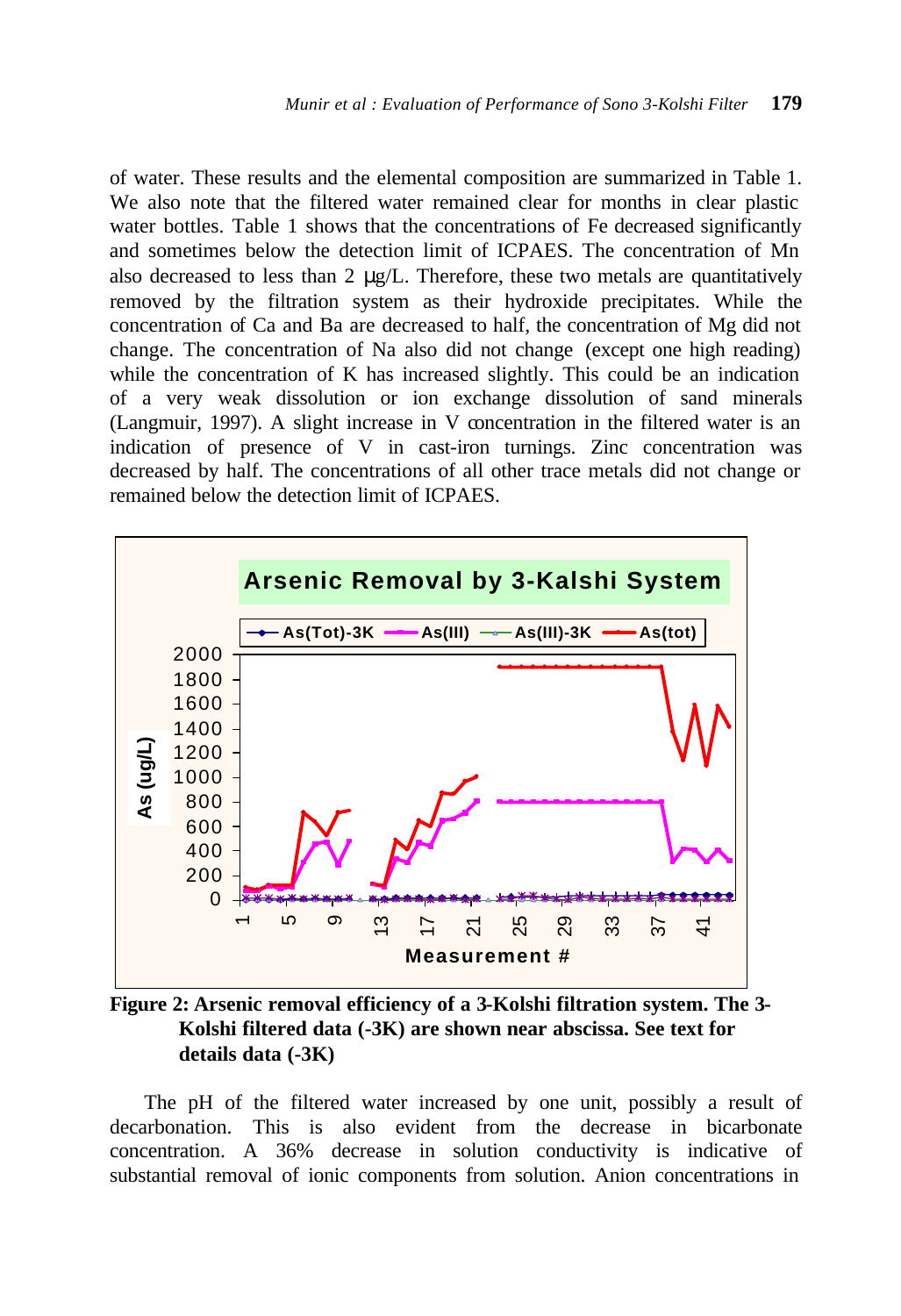the filtered water are generally low (except for one high reading for CI) and had no consequence either on the filtration system or on speciation. Water chemistry shown in Table 1 is in agreement with our previous findings at the early stage of filtration system development, which indicates the consistency and reproducibility of the 3-Kolshi filtration system. Except for occasional variations in non-toxic species (Na and Fe), and a change in flow rate, the 3-Kolshi system has performed well.

The 3-Kolshi system described here was used to filter about 6000 L of groundwater after which the effluent arsenic increased to about 60 μg/L As(total) without a clear rise in concentration as would be expected from classical breakthrough experiments (not shown in Figure 2). In some cases, the system may not function adequately due to clogging of the outlets and overloading of sand with fine hydrous ferric oxide (HFO:  $Fe<sub>2</sub>O<sub>3</sub>$ .2-3 H<sub>2</sub>O) precipitates.

## **Effect of the Flow Rate on Arsenic Removal**

After the report of the Phase II program (Rapid Assessment-2001) as discussed below, it was realized that the control of the flow rate and its effect on arsenic removal by 3-Kolshi filter needs further improvement. Accordingly, three tube wells [one in the house of one of the authors (AKM Munir), one in his Clinic, and a third one] with arsenic concentrations of  $166 - 212 \text{ µg/L}$ ,  $211 - 238 \text{ µg/L}$ , and 1435 - 1642 μg/L, respectively (varying over a period of 4-8 months, September 2000 - April 2001) were studied with 3-Kolshi filter. Flow rates were fixed at 7.2, 8.4, 9.6 and 11.8 L/hr. The filter sets were newly designed with flow rate adjustable free flow junctions. The results of this study are given in Table 2, as preliminary findings since the study is still continuing to find the breakthrough stage for different flow rates.

|                 | <b>Tube wells</b><br>Water |             | Tube wells Water           |                        |             | <b>Filtered Water</b> |                         |
|-----------------|----------------------------|-------------|----------------------------|------------------------|-------------|-----------------------|-------------------------|
| TW              | Flow<br>Rate<br>(L/hr)     | pH          | Conductivity<br>$\mu$ S/cm | As(total)<br>$\mu$ g/L | pH          | Conductivity          | As (total)<br>$\mu g/L$ |
| TW1             | 7.2                        | $6.0 - 7.0$ | $452 - 525$                | 166-212                | $6.5 - 6.9$ | $411 - 483$           | $7 - 13$                |
| TW <sub>2</sub> | 7.2                        | $6.6 - 7.1$ | 488 - 546                  | 211-238                | $6.3 - 6.5$ | $3.2 - 342$           | $7 - 13$                |
| TW <sub>3</sub> | 11.8                       | $6.6 - 7.1$ | $466 - 503$                | 1438-642               | $6.5 - 6.8$ | $443 - 558$           | $35 - 114*$             |
|                 | 8.4                        | $6.7 - 6.9$ | 492 - 499                  | 1455-1588              | $6.6 - 6.8$ | 442 - 459             | 18-20                   |

**Table 2: Effect of flow rate on Arsenic Removal by 3-Kolshi Filter System (period: September 2000-April 2001) (n=19, No. of measurements.)**

\* This was almost the break-through point at the flow rate of 11.8L/hr. At this point when the flow rate was adjusted to 8.4 L/hr., the removal efficiency of the same filter unit for the same water was recovered to the permissible level of 20 μg/L of total Arsenic, 2.5 times lower than the MCL value of 50 μg/L.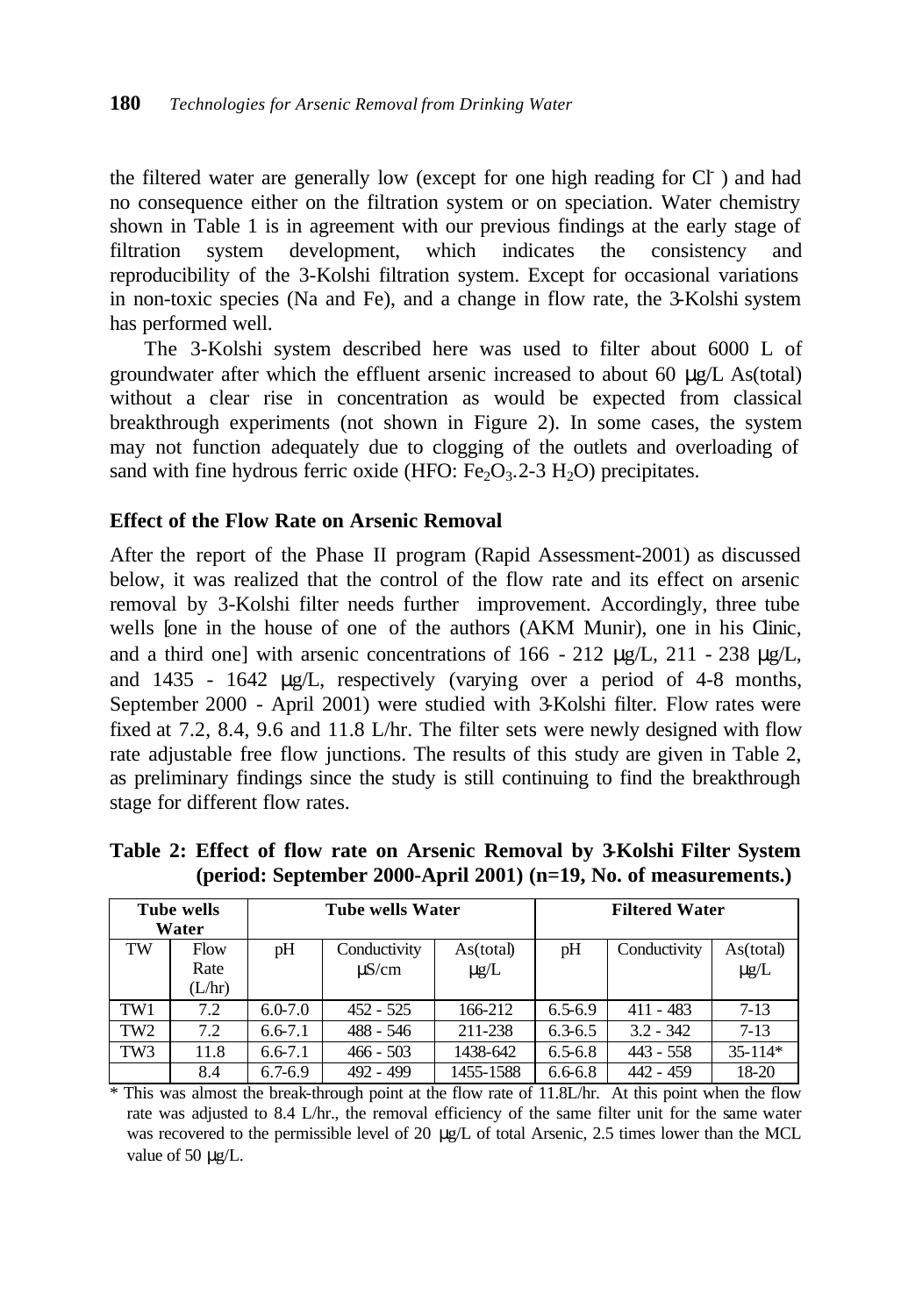The results in Table 3 clearly indicate that by adjusting the flow rate to about 7 L/hr, maximum efficiency can be attained with arsenic content in the filtered water to be about 10 ppb, irrespective of the initial concentration of arsenic (200- 1600 ppb as tested), while the other water quality parameters remain within acceptable limits. The filter units under this condition have been used for about 8 months, without any break-through yet. The filtered water satisfies the needs for drinking and cooking water, in a family of 5 members. A 4L hot water cycle (wash) per week keeps the filter water free from pathogenic load as tested by human consumption without any health complication.

Experience shows that gentle poking of the outlet filters with a fine sewing needle can restore the flow rate. Regeneration of the system to its original efficiency can be obtained by changing the sand in the Kolshi. The drinking water production rate (6-7 L/hour) is adequate for drinking and cooking purpose of a family of 4 to 5. At this capacity, five people can use the system for five months at 50 L/day consumption. Further improvements in flow rate by redesigning the outlet system with a free flow junction are in progress. One of the present concerns with any filtration system is the disposal of the solid waste produced. We estimate that the concentration of As(total) accumulated in sand and HFO is  $350 \text{ mg}$  As/kg of solid at the break-through point. Since the filtration system requires no chemical regeneration steps (e.g., in regeneration of activated alumina column for arsenic mitigation) the wastes produced by Kolshi are selfcontained. Preliminary experiments involving Dutch Total Available Leaching Procedure (TALP) of sand and mixed waste from 3-Kolshi show 15 μg/L and 25 μg/L of As(total) at pH 7 and pH 4, respectively (ASTM, 1992; Price *et. al.,*  1997). Similar results (<16 μg/L by ICPAES) were obtained for leaching with rainwater instead of deionized water. ICPAES data of same solutions shows no increase in concentrations of other metals compared to that of the filtered water (Hussam *et. al.,* 2000).

#### **Role of Iron in Arsenic Removal**

Iron is present in the filtration system as zero valent iron,  $Fe<sup>0</sup>$ , in the top Kolshi and in groundwater mostly as soluble Fe(II) species. Since the filtered water is nearly free from iron, therefore the oxidation products of zero valent iron and the oxidation of Fe(II) species to HFO (Dzombak *et. al.,* 1990) are quantitatively retained in the top and middle Kolshi. Previously, we reasoned that arsenate was quantitatively removed by compound formation or adsorption on HFO (Khan *et. al.,* 2000). In both cases, the excess arsenic removal capacity increases linearly after each Kolshi of filtration. This is due to the accumulation of HFO formed from freshly available soluble iron in groundwater. We calculate that the excess capacity due to compound formation (FeAs $O_4(s)$ ) is 1.2 mg As/mg Fe and for adsorption, 0.037mg As/mg Fe. Because the excess capacity is a measure of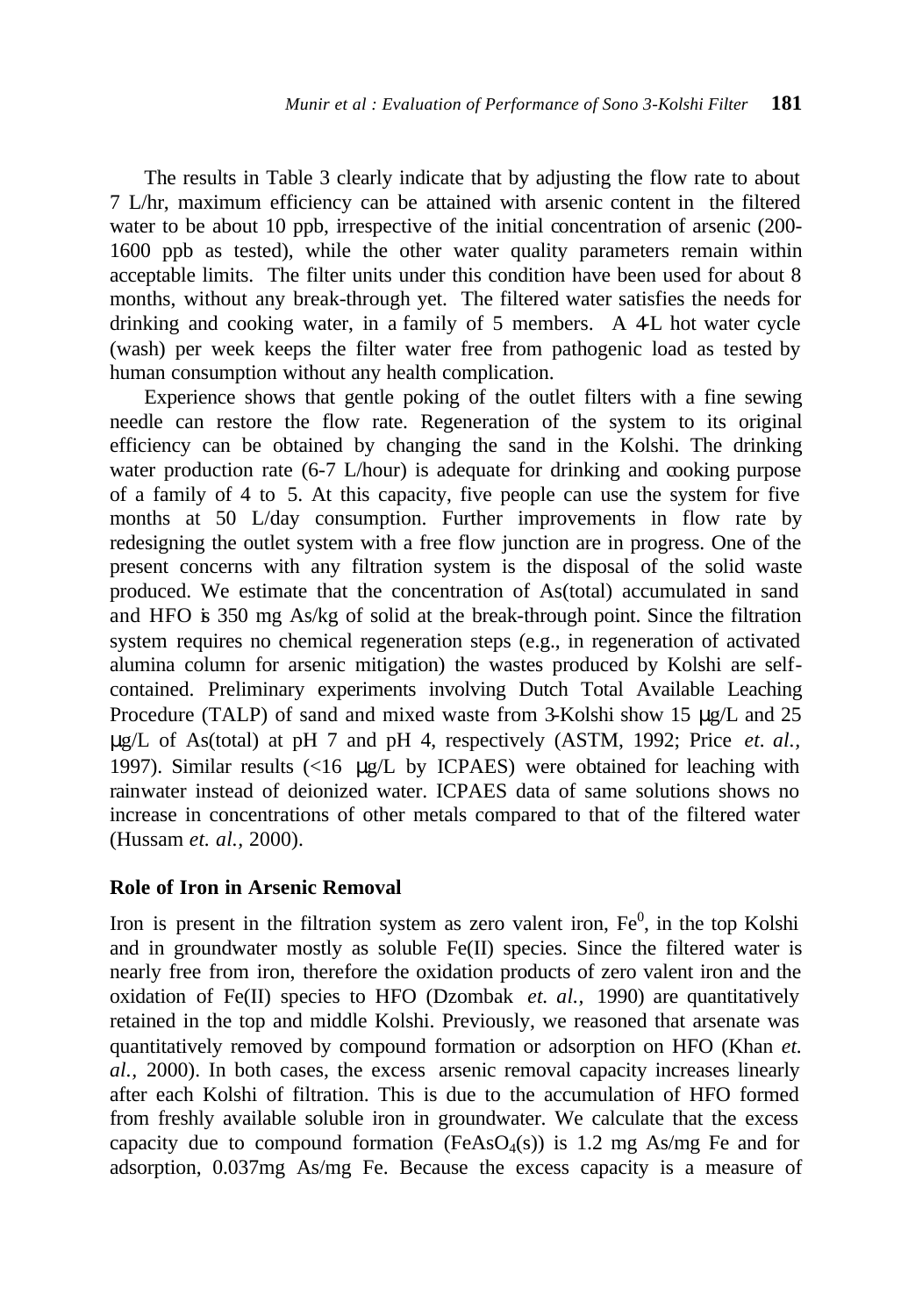under used efficiency of arsenic removal, a very large volume of groundwater can be filtered before overloading the system.

The role of various forms of zero valent iron was studied by several groups as a means to remediate environmental contaminants such as arsenic, dissolved heavy metals and chlorinated hydrocarbons (Lackovic *et. al.,* 2000; Driehaus *et. al.,* 1998; Shokes *et. al.,* 999; Ponder *et. al. ,* 1999; Roberts *et. al.,* 1996). Studies by others were aimed at mitigating EPA superfund sites containing high concentrations (mg/L) of arsenic from industrial wastes and artificial waste water (Nikolaidis  $et.$   $al.,$  1998). To assess the role of  $Fe<sup>0</sup>,$  two experiments were performed. The experiments involve one filtration column made of 50-mL plastic hypodermic syringe filled with 25.0 g sand and the other filled with 15.0 g castiron turnings. About 500 mL of groundwater spiked with 500 μg/L As(total) was filtered through these columns. The effluents from the sand column had 250  $\mu$ g/L As(total) and that of 20 μg/L As(total) from the column containing cast iron turnings. Therefore, in comparison to sand, the  $Fe<sup>0</sup>$  has significant higher capacity to remove arsenic even when no visible HFO formation was observed. At the end of the present  $3$ -Kolshi experiment, it was found that  $Fe<sup>0</sup>$  in the top Kolshi was turned into a solid cemented brownish iron oxide with visible pores throughout the mass. The solid mass was completely non-magnetic. It is clear that extensive oxidation of  $Fe<sup>0</sup>$  took place inside the Kolshi, which was sustained by a continuous diffusion of air and water vapor through the porous ceramic Kolshi. There exist various mechanistic pathways for the chemical and physical transformation of Fe<sup>0</sup> surface (Ponder *et. al., 1999; Raven <i>et. al., 1998, Lackovic et.al.,* 2000). It appears, however, HFO formation by sustained oxidation of  $Fe<sup>0</sup>$ and Fe(II), formation of a positively charged double-layer in presence of excess Fe(II)/Fe(III) on the HFO surface and subsequent specific adsorption of arsenate  $(H_2AsO_4^{\text{-}}$  and  $HAsO_4^{\text{-}}$  ) are the primary mechanisms for the removal of arsenic (Dzombak *et. al.,* 1990; Gulledge *et. al.,* 1973; Pierce, *et. al.,* 1982). Moreover, in presence of a high concentration of  $Ca^{2+}$  the positive charge density of the HFO colloids can increase and thus enhances adsorption of arsenate:  $(H_2AsO<sub>4</sub>)$ ,  $HAsO<sub>4</sub><sup>2-</sup>$  and As $O<sub>4</sub><sup>3-</sup>$  (Wilkie et. al. 1996). It is also noted that the oxidizing environment has removed all traces of  $Mn(II)$ , and  $NO<sub>2</sub>$ <sup>-</sup> from the groundwater.

## **Leaching of Arsenic and Other Trace Metals from 3-Kolshi Waste**

At the break-trough point of the 3-Kolshi filter (6000 L, at the flow rate of 5 L/hr and initial concentration of 1400 ppb of arsenic), the arsenic content in the waste (sand + HFO) from the first and the second Kolshi was estimated to be 350 mg/kg of the solid. This material was used in column to perform leaching experiments with rainwater (pH=4 and 7), following the EPA protocols. The distribution of different trace elements including arsenic in the leachates is given in Table 3.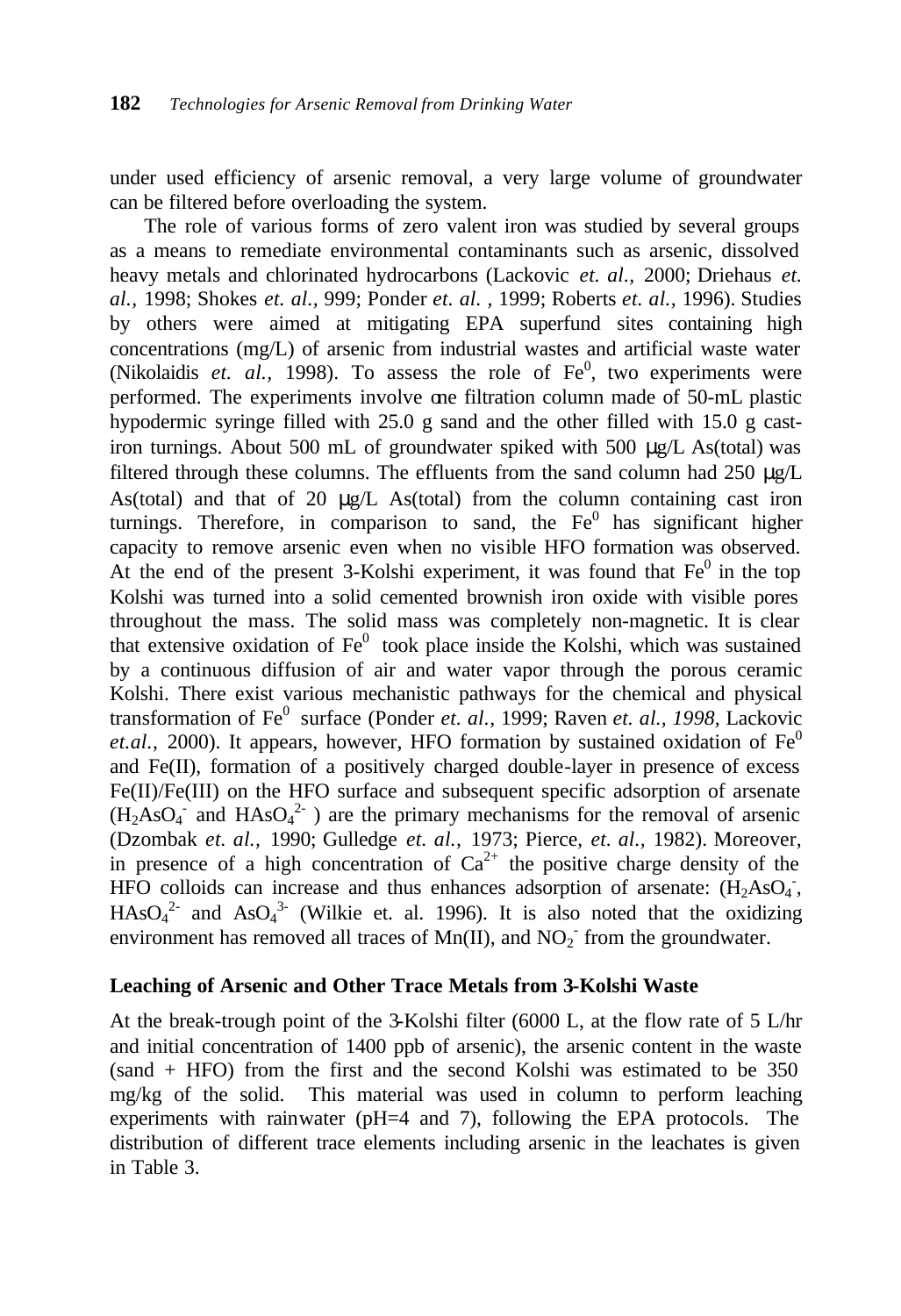The analysis of the leachates was done with ICP-AES. The detection limit of the method is 0.005 mg/L for other trace metals while for arsenic it is 0.016 mg/L. These results thus indicate that surface dispersion of the wastes from 3- Kolshi filter will not contaminate the natural environment above the background level.

| <b>Element</b> | Conc. $(mg/L)$ | Conc. $(mg/L)$ | Conc. $(mg/L)$   | Conc. $(mg/L)$   |
|----------------|----------------|----------------|------------------|------------------|
|                | at $pH = 7$    | at $pH = 4$    | at $pH = 7$      | at $pH = 4$      |
|                | 3-K, Sand      | 3-K, Sand      | 2-K, Sand + Iron | 2-K, Sand + Iron |
| AI             | 0.028          | 0.02           | 0.049            | 0.014            |
| As             | < 0.016        | < 0.016        | < 0.016          | < 0.016          |
| Ag             |                |                |                  |                  |
| Ba             | 0.002          | 0.007          | 0.006            | 0.009            |
| Be             |                |                |                  |                  |
| Ca             | 2.65           | 8.39           | 4.89             | 8.13             |
| Co             |                |                |                  |                  |
| Cr             |                |                |                  |                  |
| Cu             | 0.005          | 0.018          | 0.007            | 0.008            |
| Fe             | 0.02           | 0.031          | 0.041            | 0.051            |
| Mg             | 0.2            | 1.03           | 0.519            | 0.831            |
| Mn             | 0.013          | 0.081          | 0.005            | 0.047            |
| Mo             |                |                | 0.001            |                  |
| Ni             | 0.002          | 0.009          | 0.003            | 0.005            |
| Pb             |                |                | 0.005            |                  |
| K              | 0.82           | 1.26           | 0.608            | 0.527            |
| Na             | 2.64           | 0.750          | 3.35             | 1.85             |
| <b>Se</b>      |                |                |                  |                  |
| <b>Sr</b>      | 0.006          | 0.017          | 0.014            | 0.02             |
| Sn             | 0.007          | 0.011          | 0.003            | 0.006            |
| Tl             |                |                |                  |                  |
| V              |                |                |                  |                  |
| Zn             | 0.011          | 0.038          | 0.013            | 0.021            |

**Table 3: Trace Element Distribution of leachates from 2 and 3- Kalshi Wastes by EPA Protocols. Measurement by Inductively Couple Plasma Atomic Emission Spectroscopy (ICP-AES)\***

\*Blank spaces show concentration below the detection limit (bdl) of the ICP-AES. bdl are generally below 0.005 mg/L. For As the bdl is 0.016 mg/L or 16 ppb. Kalshi wastes were collected and extracted at SDCEI, Kushtia according to EPA protocol. ICP-AES measurement was done at the NREPC, Kentucky, USA by Mr. M. Habibuddowla.

# **Quality of Filtered Water**

Table 4 shows the inorganic quality parameters of filtered water in comparison to the requirements set by USEPA, WHO and Bangladesh guideline values. Clearly, the water obtained from the 3-Kolshi filtration system meets and exceeds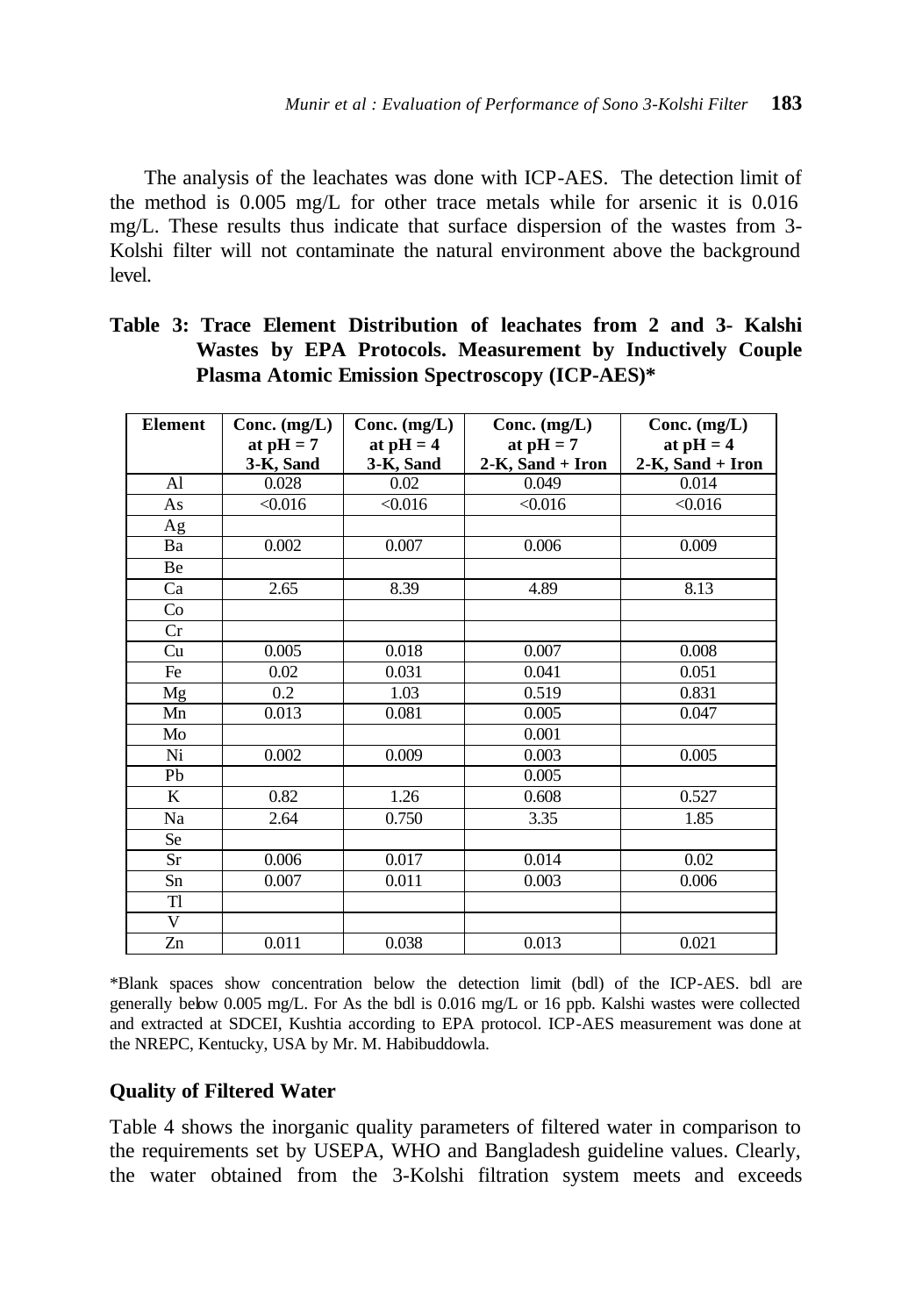international drinking water standards. Recently, the 3-Kolshi filtration system underwent a series of tests commissioned by the technical advisory group of Bangladesh Arsenic Mitigation Water Supply Project (BAMWSP) and found to perform consistently well throughout, passing the 50 μg/L threshold at all wells where it was tested (Rapid Assessment, 2001).

| <b>Constituent</b>                    | <b>USEPA</b><br>(MCL) | WHO,<br><b>Guideline</b> | <b>Bangladesh</b><br><b>Guideline</b> | 3-Kolshi<br>water |
|---------------------------------------|-----------------------|--------------------------|---------------------------------------|-------------------|
|                                       |                       |                          |                                       |                   |
| Arsenic (total) - mg/L                | 0.05                  | 0.01                     | 0.05                                  | $0.012 \pm 0.010$ |
| Iron (total) - mg/L                   | 0.3                   | 0.3                      | .3(1.0)                               | $0.010 - 0.49$    |
| Sodium - mg/L                         |                       | 200                      |                                       | 20.1-92.4         |
| Calcium - mg/L                        |                       |                          | 75 (200)                              | $59.1 \pm 7.5$    |
| Copper - mg/L                         | 1.31.                 | $0 - 2.0$                | 1.5                                   | 0.005             |
| Manganese - mg/L                      | 0.05                  | $0.1 - 0.5$              | 0.1(0.5)                              | < 0.001           |
| Zinc - mg/L                           | 5                     | 3.0                      | 5(15)                                 | 0.011             |
| Aluminum -mg/L                        | $0.05 - 0.2$          | 0.2                      | 0.1(0.2)                              | $< 0.015 - 0.033$ |
| Lead-mg/L                             | 0.015                 | 0.01                     | 0.10                                  | $< 0.004 - 0.006$ |
| Chromium, mg/L                        | 0.1                   | 0.05                     | 0.05                                  | < 0.002 < 0.013   |
| Cadmium, mg/L                         | 0.005                 | 0.003                    | 0.01                                  | < 0.001           |
| Barium, mg/L                          | 2.0                   | 0.7                      | 1.0                                   | $.063 \pm 0.01$   |
| Antimony, mg/L                        | 0.006                 | 0.005                    |                                       | < 0.013           |
| Molybdenum, mg/L                      |                       | 0.07                     |                                       | 0.003             |
| Nickel, mg/                           | 0.1                   | 0.02                     |                                       | < 0.002           |
| Selenium, mg/L                        | 0.050                 | 0.01                     |                                       | < 0.012           |
| Silver, mg/L                          | 0.1                   |                          |                                       | < 0.002           |
| рH                                    | $6.5 - 8.5$           | $6.5 - 8.5$              | $6.5 - 8.5$                           | 7.7<br>0.2        |
| Sulfate, mg/L                         | 250                   |                          | 100                                   | 2.43              |
| Fluoride, mg/L                        | 4.0                   |                          | 1.0                                   | 0.47              |
| Chloride, mg/L                        | 250                   | 250                      | 200 (600)                             | $5.9 - 110$       |
| Bromide, mg/L                         | 10                    |                          | 10                                    | 0.028             |
| Nitrite, mg/L                         | 1                     |                          |                                       | $0.001 (=$ ic)    |
| Phosphate, mg/L                       |                       |                          | 6                                     | 0.068             |
| Total dissolved solids<br>(TDS), mg/L | 500                   | 1000                     | 500 (1500)                            | 208               |

**Table 4: Drinking water Inorganic Quality Parameters: Comparison of 3- Kolshi Water with those of USEPA, World Health Organization (WHO) and Bangladesh Standards**

- a. Bangladesh standard values are given as maximum desirable concentration with maximum permissible concentration in parentheses. TDS for 3-kolshi was calculated from the conductivity data excluding silica present in the filtered water. '<' symbol indicates below the detection limits of ICPAES. Anions -  $SO_4^2$ , F, CI Br, NO<sub>3</sub>, and  $PO<sub>4</sub><sup>3</sup>$  were measured by ion chromatography of samples collected at 5000 L of filtration.
- b. <ic below the detection limit of ion chromatography.
- c. Secondary maximum contaminant level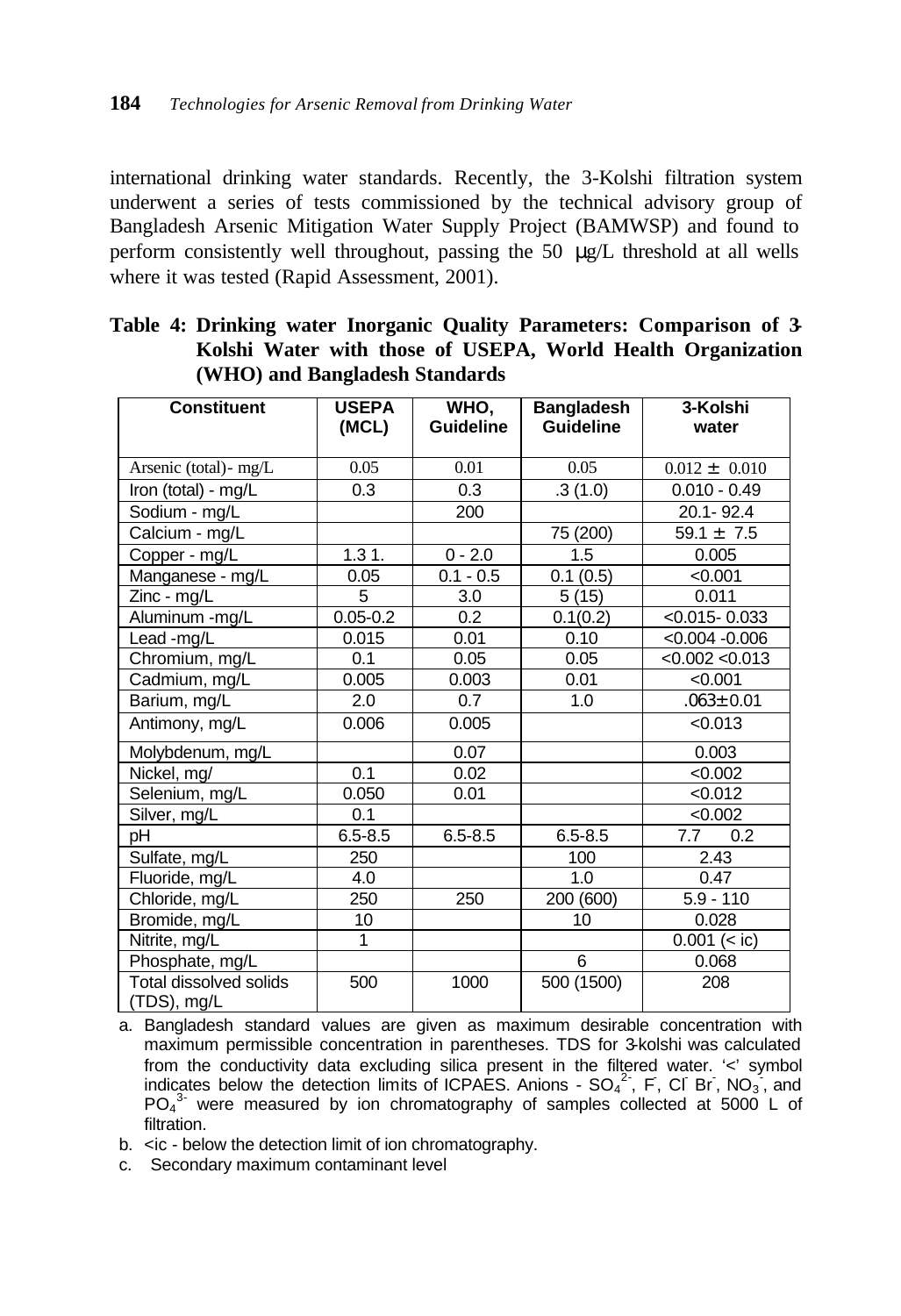The report shows average arsenic concentration 9-16 μg/L As(total) in the filtered water and an average flow rate of 5.0 L/hour irrespective of water chemistry from four distinctly different locations (Sitakundu, Hajiganj, Iswardi, and alaroa) in Bangladesh. These results are consistent with our present and previous findings. In the Phase II of Rapid Assessment Program, Sono 3-Kolshi filter passed 100% of the treated water below 50 ppb of arsenic (∼ 10 ppb) on the average with the initial mean value of 450 ppb and with the flow rate of 3.3 L/hr. The water quality parameters do not include information on the presence of pathogenic bacteria because groundwater is presumed to be free from such bacterial load. The pathogenic contamination of the filtered water as reported in Phase II of the rapid assessment program, is not intrinsic to the system. It is due to the user's conditions of operation of the system. It can however, be completely removed by a 4-litre hot water cycle per week on the system. Many such 3- Kolshi systems are now in regular use (Fig. 3) throughout Bangladesh including SDCEI, and authors home. The 3-Kolshi water is clear, light tasting and free from the metallic taste of groundwater generally associated with high iron and calcium, and without any health complication arising from regular consumption of this filtered water.



**Figure 3 : One 3-Kolshi filter unit in domestic use.**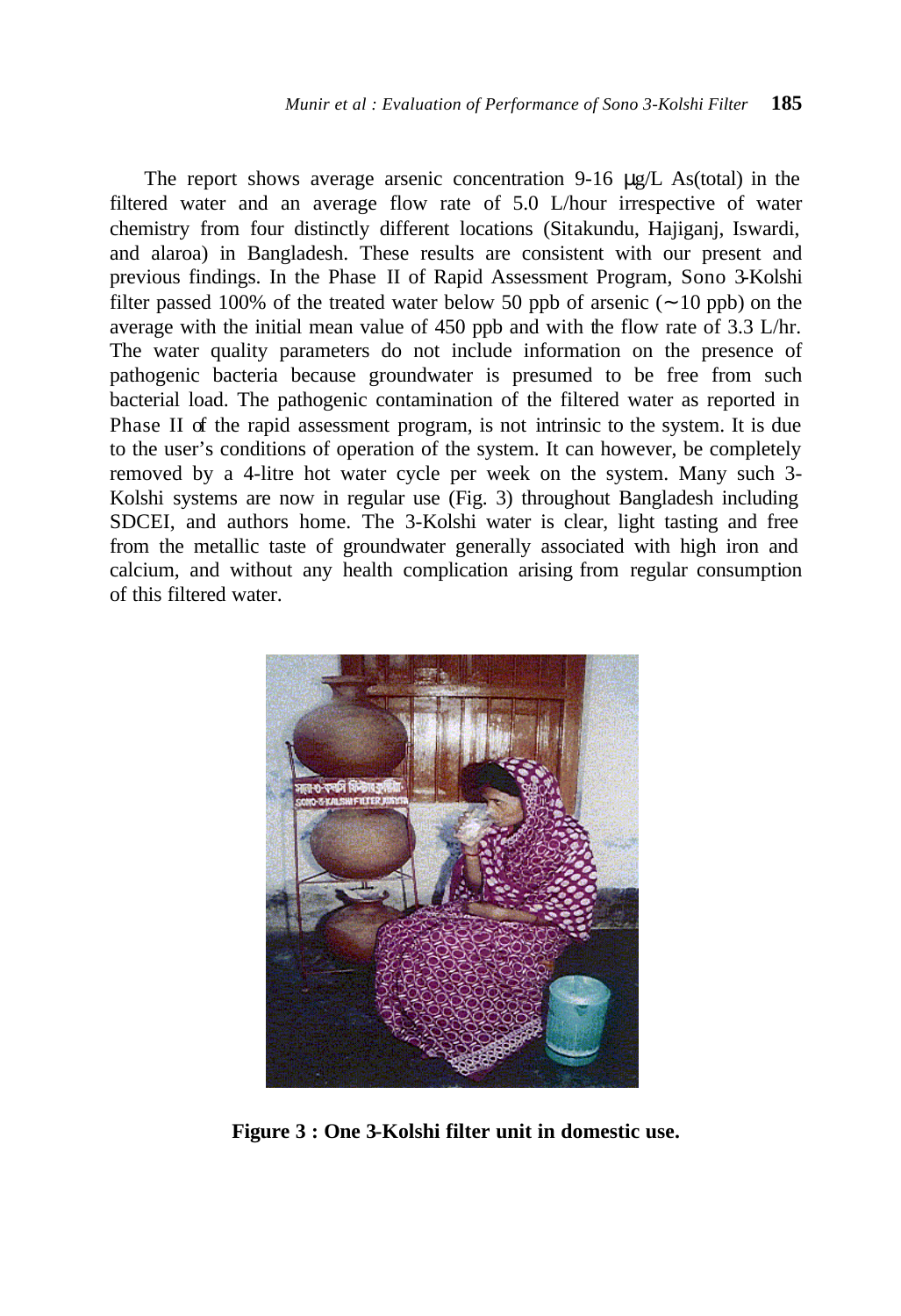## **CONCLUSIONS**

The arsenic filtration system presented here is promising because it is based on a clear physicochemical principle, uses locally available materials and without adding chemicals. A possible scale up of the system to a community based rural and urban pure drinking water supply has been planned. We believe the 3-Kolshi system can be very effective for filtration of toxic groundwater in Bangladesh and in many parts of the world where clay pitchers are used for preserving drinking water.

## **ACKNOWLEDGMENTS**

The authors would like to acknowledge assistance from Mr. Abu Shyeed, Mr. M. Rahman and Mr. S. Washe of SDCEI, Kushtia, during the experiment. The authors gratefully acknowledge Dr. D. Chakraborty for anion analysis and Mr. Edward. Colley and Mr. Thomas A. Head Jr., of DES, NREPC, Commonwealth of Kentucky for the permission to use the facilities. The analytical method validation services provided by the Intronics Technology Center (ITC), Dhaka are thankfully acknowledged.

## **REFERENCES**

- American Society for Testing and Materials. 1992. *ASTM Designation: D 3987- 85, Standard Test Method for Shake Extraction of Solid Waste with Water, AST*M, West Conshohocken, PA, 4p.
- Chatterjee, A., Das, D., Mandal, B. K., Chowdhury, T. R., Samanta, G., and Chakraborti, D. 1995. Arsenic in groundwater in six districts of West Bengal, India: the biggest arsenic calamity in the World. Part 1 - arsenic species in drinking water and urine of the affected people. *Analyst,* 120**,** 643- 650.
- Choudhury, U. K., Biswas, B. K., Dhar, R. K., Samanta, G., Mandal, B. K., Chowdhury, T. R., Chakraborti, D., Kabir, S. and Roy, S. 1998. *Proc. Third. Int. Conf. on Arsenic Exposure Health Effects, San Diego. pp. 165.*
- Das, D., Chatterjee, A., Mandal, B. K., Samanta, G., Chakraborti, D. and Chanda, A. 1995. Arsenic in groundwater in six districts of West Bengal, India: the biggest arsenic calamity in the World. Part 2 - arsenic concentration in drinking water, hair, nail, urine, skin-scale and liver tissue (biopsy) of the affected people. *Analyst.* **12**0, 917-924.
- Davis, P. H.,Dulude, G. R., Griffin, R. M., Matson, W. R., and Zink, E. W. 1978. Determination of total arsenic at the nanogram level by high-speed anodic stripping voltammetry. *Anal. Chem.* **50,** 137-143.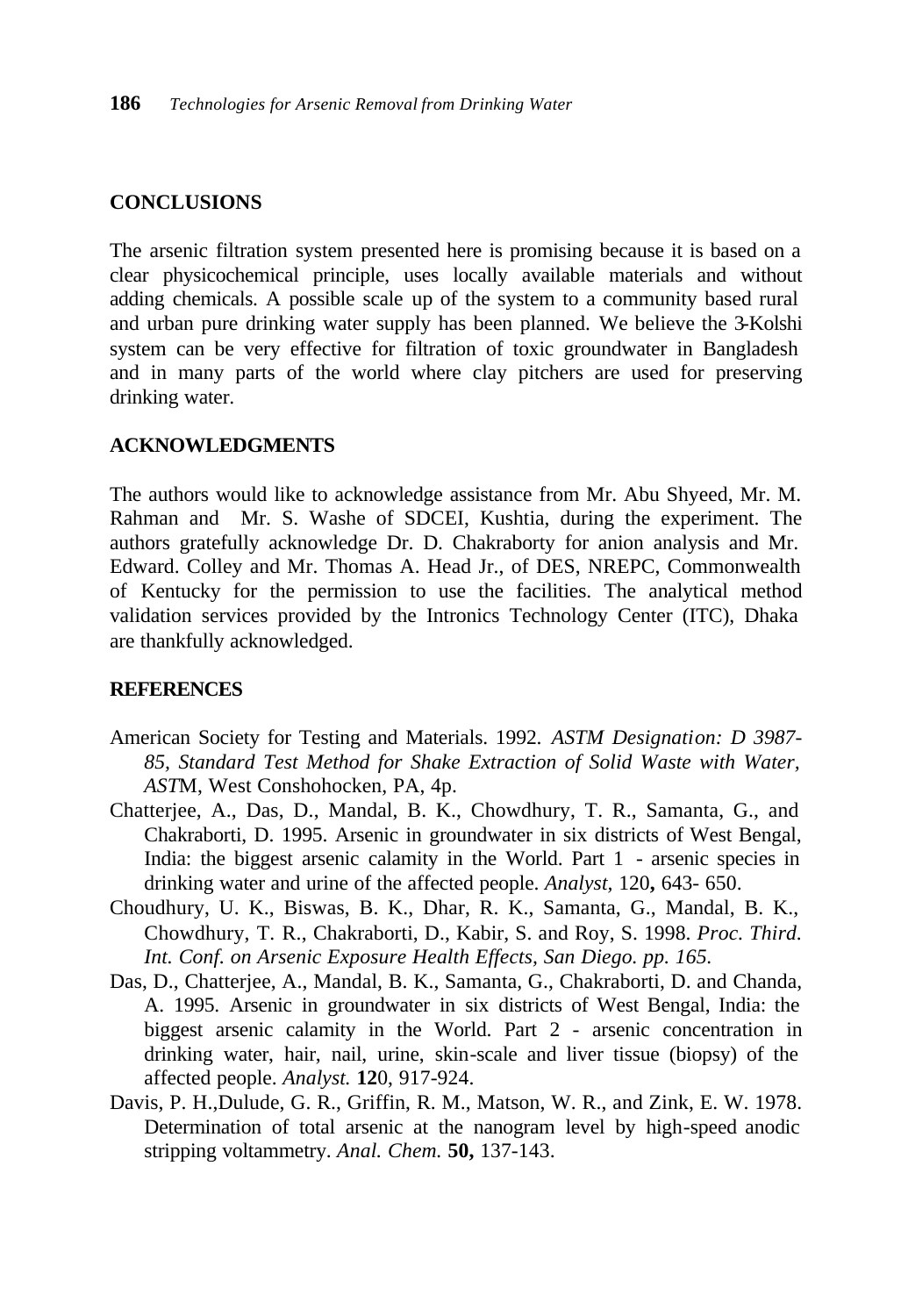- Driehaus, W., Jekel, M. and Hildebrandt, U. J. 1998. Granular ferric hydroxide a new adsorbent for the removal of arsenic from natural water. *Water SRT-Aqua,* **47(1),** 30-35.
- Dzombak, D. A. and Morel, F. M. M. 199*0. Surface Complexation Modeling: Hydrous Ferric Oxide.* Wiley- Interscience, New York. pp 89-95.
- Gulledge, J. H. and O'Connor, J. T. 1973. Removal of arsenic (V) from water by adsorption on alumina and ferric hydroxide. *Jour. AWW*A. **65, S** 548-552.
- Goyer, R. A. 1996. *Toxic effects of metals. In Casarett and Duull's. Part II. The Basic Science of Poisoning,* 5 th ed. Klaassen, C. D., Ed., McGraw-Hill, New York. 696-698.
- Hussam, A, Habibuddowla, M., Alauddin, M., Khan, A. H., Munir, A. K. M., and Rahman. M. 2000. *Trace Element Distribution of Wastes from Simple Arsenic Filtration Units.* Prepublication Report. Sono Diagnostic Center Environment Initiative, Kushtia, Bangladesh.
- International Agency for Research on Cancer. 1980. Some Metals and Metallic Compounds; IARC *Monographs on Evaluation of Carcinogenic Risk of Chemicals to Humans," IARC: Lyons, France, 23 (1980).*
- Khan, A. H., Rasul, S. B., Munir, A. K. M., Habibuddowla, M., Alauddin, M., Newaz, S. S. and Hussam, A. 2000. Appraisal of a simple arsenic removal method for groundwater of Bangladesh. *J. Environ. Sci. and Healt*h. **A 35(7),**  1021-1041.
- Khan, A. H., Rasul, S. B., Munir, A. K. M., Habibuddowla, M., Alauddin, M., and Hussam, A. 2000. On Two Simple Arsenic Removal Methods for Groundwater of Bangladesh. *Bangladesh Environmental Network Conference, Dhaka, Bangladesh, January 14 (2000).*
- Lackovic, J. A., Nikolaidis, N. P. and Dobbs, G. 2000. Inorganic Arsenic Removal by Zero-Valent Iron. *Environ. Eng. Sci.* **17(1),** 29-39.
- Langmuir, D. 1997. *Aqueous Environmental Geochemistr*y. Prentice Hall, New Jersey. pp. 334- 337.
- Nikolaidis, N., and Dobb, G. 1998. *Arsenic Remediation Technology AsRT.*  Environmental Research Institute, University of Connecticut, United Technologies Research Center, and Apex Environmental Inc., http/www.eng2.uconn.edu/-nikos/asrt- brochure.html.
- National Research Council. 200*0. Arsenic in Drinking Water.* National Academic Press, Washington, D. C. USA. pp. 164.
- Pierce, M. and Moore, C. B. 1982. Adsorption of arsenite and arsenate on amorphous iron hydroxide. *Water Re*s. **16, S** 1247-1253.
- Ponder, S. M., Darab, J. C. and Mallouk, T. E. 1999. Remediation of Cr(VI) and Pb(II) by nanoscale Fe-zero. *Environ. Sci. Techno*l. **es 9911420.** ASAP Web Edition**..**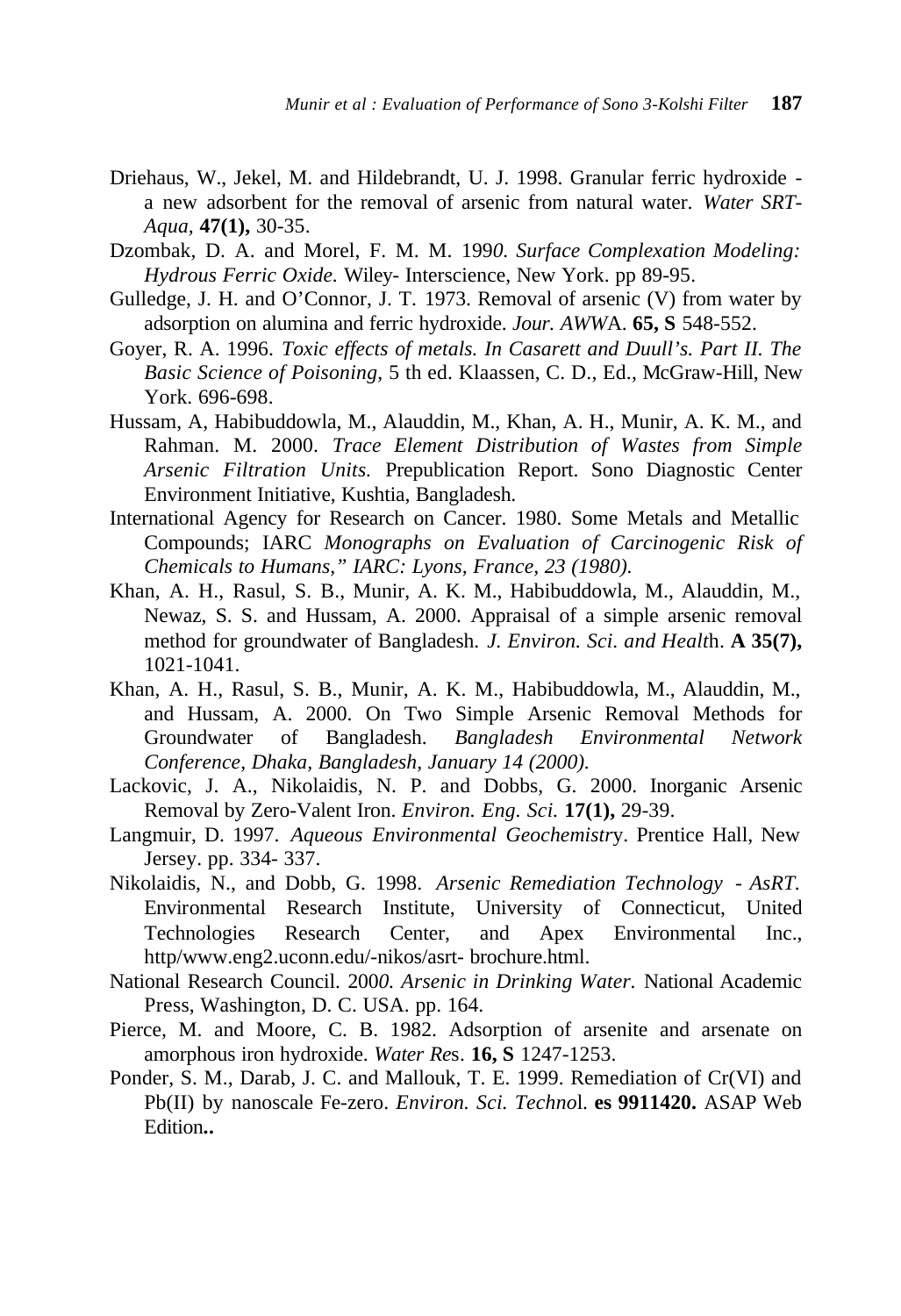- Price, W.A. 1997. *DRAFT Guidelines and Recommended Methods for the Prediction of Metal Leaching and Acid Rock Drainage at Minesites in British Columbia, British Columbia Ministry of Employment and Investment, Energy and Minerals Division, Smithers, B*C, (April), 143p
- Pyles, S. and Miller, E. L. 1999. *Quantifying Arsenic in Aqueous Solutions by Anodic Stripping Voltammetry.* EMSL-LV.ORD/USEPA; www.epa.gov /testmethods/ 7xxx.http/.
- Rapid Assessment of Household Level Arsenic Removal Technologies, *Phase I-Final Draf Report, Jan 2001, WS Atkins International Limited for BAMWSP/DFID/Water Aid. Dhaka, Bangladesh.*
- Rasul, S. B., Ahmed, N., Munir, A. K. M., Washe, S., Khaliquzzaman, M., Khan, A. H. and Hussam, A. 1999. Speciation of Arsenic in Groundwater of Bangladesh. *Arsenic in Bangladesh Groundwater; World's Greatest Arsenic Calamity, International Conference. Wagner College, NY, Feb. 27-28, (1999).*
- Rasul, S. B., Munir, A. K. M., Ahmed, N., Washe, S., Alauddin, M., Khan, A. H., Khair, M. A.
- and Hussam, A. 1999. *Electrochemical Measurement and Speciation of Inorganic Arsenic in Groundwater of Banglades*h. Prepublication Report. Sono Diagnostic Center Environment Initiative, Kushtia, Bangladesh.
- Rasul, S. B., Munir, A. K. M., Habibuddowla, M., Khan, A. H., Alauddin, M., and Hussam, A. 2000. *Natural Attenuation of Arsenic in Groundwater of Bangladesh: Experimental Measurement and Chemical Speciation Mode*l. Prepublication Report, Sono Diagnostic Center Environment Initiative, Kushtia, Bangladesh.
- Raven, K. P., Jain, A. and Loeppert, R. H. 1998. Arsenite and arsenate adsorption on ferrihydrite:Kinetics, equilibrium, and adsorption envelopes. *Environ. Sci. Technol.* **3**2, 344-349.
- Roberts, L. A., Totten, L. A., Arnold, W. A., Burris, D. R. and Campbell, T. *J.*  1996. Reductive Elimination of Chlorinated Ethylenes by Zero-Valent Metals. *Environ. Sci. Technol.* **30(8),** 2654-2659.
- Schecher, W. D. and McAvoy, D. C. 1998. *MINEQL+: A Chemical Equilibrium Program for Personal Computers, User's Manua*l, *Version 4.0.* Environmental Research Software, Hallowell, ME 04347.
- Shokes, T. E. and Moller, G. 1999. Removal of dissolved heavy metals from acid rock drainage using iron metal. *Environ. Sci. Techno*l. **3**3, 282-287.
- Smith, A. H., Lingas, E. O. and Rahman, M. 2000. *Contamination of drinkingwater by arsenic in Bangladesh: a public health emergency.* Bulletin of the World Health Organization, **78(9),** 1093-1103.
- Snoeyink, V. L. and Jenkins, D. 1980. *Water Chemistr*y. John Wiley and Sons. New York.